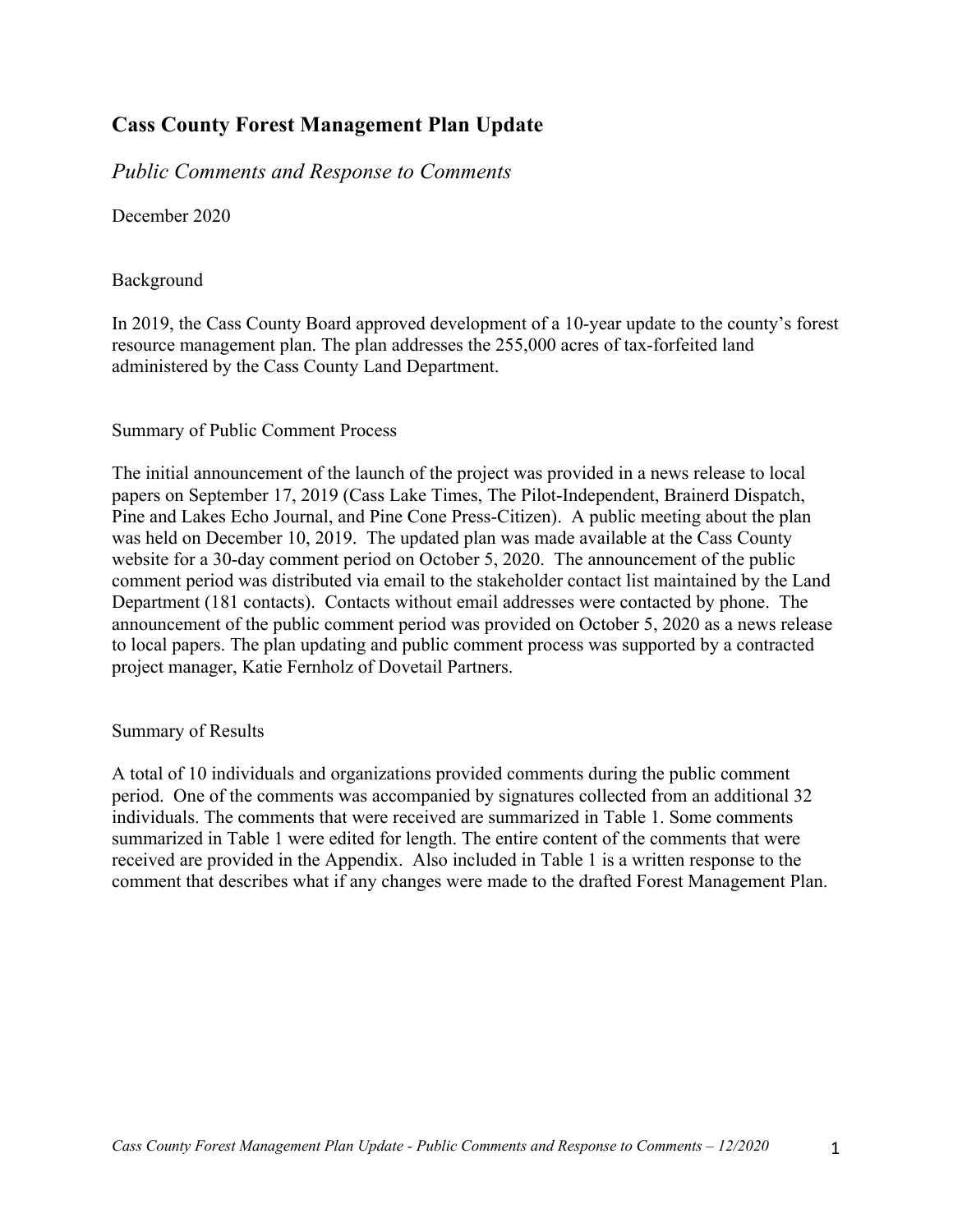| Date<br>received | Name/<br>Organization | Comment                                                                                                                                                                                                                                                                                                                                                                                                                                                                                                                                                                                                                                                                                                                                                                                                                                                                                                                                                                       | Response                                                                                                                                                                                                                                                                                                                                                                                                                                                                                                                                                                                                                                                                                                                                                                                                                                                                                                                                                                                                                                                 |
|------------------|-----------------------|-------------------------------------------------------------------------------------------------------------------------------------------------------------------------------------------------------------------------------------------------------------------------------------------------------------------------------------------------------------------------------------------------------------------------------------------------------------------------------------------------------------------------------------------------------------------------------------------------------------------------------------------------------------------------------------------------------------------------------------------------------------------------------------------------------------------------------------------------------------------------------------------------------------------------------------------------------------------------------|----------------------------------------------------------------------------------------------------------------------------------------------------------------------------------------------------------------------------------------------------------------------------------------------------------------------------------------------------------------------------------------------------------------------------------------------------------------------------------------------------------------------------------------------------------------------------------------------------------------------------------------------------------------------------------------------------------------------------------------------------------------------------------------------------------------------------------------------------------------------------------------------------------------------------------------------------------------------------------------------------------------------------------------------------------|
| Oct 29           | <b>B.</b> Schmidt     | There should be considerable improvements in<br>communication, including: 1) Public hearings and requests for<br>public input should be conducted during May through<br>September; 2) An ongoing list of active and upcoming harvests<br>should be available at the website and include the name of<br>the Forest Resource Manager, logging company on the<br>permit, estimated dates of active operations, as well as<br>designated access points for logging trucks traveling in and<br>out; 3) Development of a task force comprised of property<br>owners (residential, seasonal/recreational, commercial, etc)<br>to provide input to strategy and location and act as a buffer to<br>field and explain objectives to various interested parties. The<br>foal of the group would be to act as a liaison between the land<br>department to allow two way communications; 4) Provide<br>interpersonal communications skills training for the Land<br>Department employees. | Thank you for your comments.<br>1) The initial announcement of the launch of the project was<br>provided in a news release to local papers on September 17,<br>2019 (Cass Lake Times, The Pilot-Independent, Brainerd<br>Dispatch, Pine and Lakes Echo Journal, and Pine Cone Press-<br>Citizen). A public meeting about the plan was held on<br>December 10, 2019. The updated plan was made available at<br>the Cass County website for a 30-day comment period on<br>October 5, 2020. The announcement of the public comment<br>period was distributed via email to the stakeholder contact list<br>maintained by the Land Department (181 contacts). Contacts<br>without email addresses were contacted by phone. The<br>announcement of the public comment period was provided on<br>October 5, 2020 as a news release to local papers.<br>2) An ongoing list of active and upcoming harvests is available<br>on the County website. Please see Forestry Web Mapping<br>http://cassweb3.co.cass.mn.us/link/jsfe/index.aspx?defaultRol<br>e=Forestry |
|                  |                       |                                                                                                                                                                                                                                                                                                                                                                                                                                                                                                                                                                                                                                                                                                                                                                                                                                                                                                                                                                               | 3) The Land Department is advised by the Cass County Natural<br>Resources Advisory Committee comprised of the elected<br>officials of the Soil & Water Conservation District (SWCD) Board<br>concerned about responsible private and public land<br>management. The committee, which also serves other Cass<br>County departments, provides advice to the Land Department<br>on policy issues. It is utilized in planning efforts such as this<br>strategic plan to facilitate public input and involvement.                                                                                                                                                                                                                                                                                                                                                                                                                                                                                                                                             |
|                  |                       |                                                                                                                                                                                                                                                                                                                                                                                                                                                                                                                                                                                                                                                                                                                                                                                                                                                                                                                                                                               | 4) The Land Department provides annual continuing education<br>opportunities to staff.                                                                                                                                                                                                                                                                                                                                                                                                                                                                                                                                                                                                                                                                                                                                                                                                                                                                                                                                                                   |

## Table 1. Summary of Comments and Response to Comments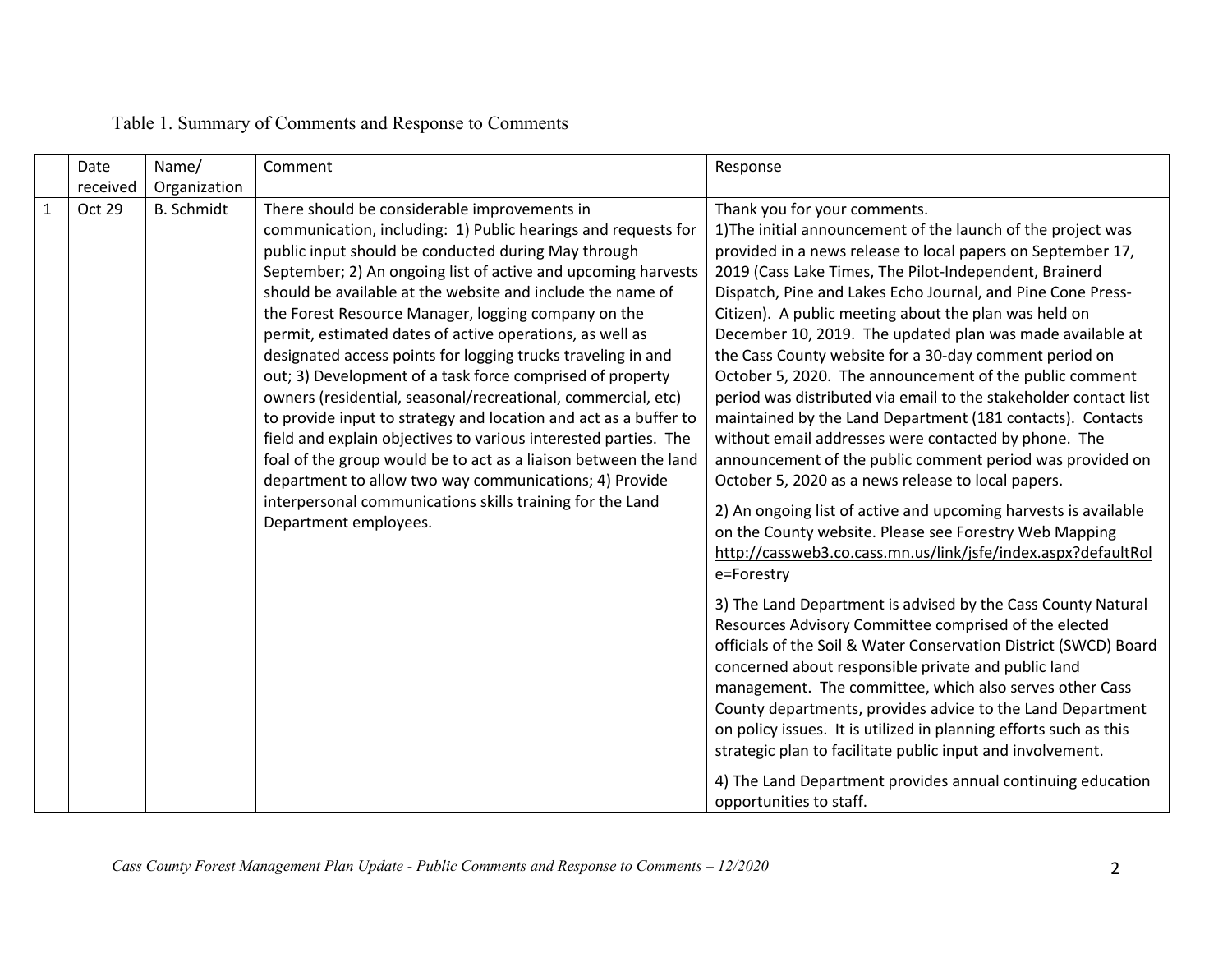| Oct 29 | <b>B.</b> Schmidt | Harvesting concerns for encroaching on public and personal<br>enjoyment: 1) There is a great inconsistency with the ability to<br>harvest unlimited timber near any form of water and what<br>property owners must follow for building restrictions in the<br>form of setbacks. There should be a standardized expectation<br>that each body of water should adhere to equal or greater<br>setbacks that landowners are required to follow. The Land<br>Department should respect the same guidelines. 2) Currently<br>there is no required buffer for land harvested adjacent to<br>public roads. A reasonable buffer strip of 50 feet from the<br>road right of way is crucial to the aesthetics required for<br>successful tourism in the area and preserving the visual<br>impact of our forest roads. 3) Consideration made for select<br>harvesting only aspen close to the buffers or developing a<br>buffer subsection to harvest only aspen and leave hardwoods<br>for a respectful area. 4) Logging can be done better and<br>property owners should be seen as an additional resource and<br>not an inconvenience. The ability to provide revenue for our<br>area if greatly appreciated but there is definitely room for<br>improvement in communication and respect to the needs of<br>property owners. | 1) The Cass County Land Department will continue to follow the<br>MN Voluntary Site-Level Forest Management Guidelines for<br>setbacks from water bodies. The recommended Riparian<br>Management Zone (RMZ) for a non-trout lake greater than 10<br>acres is 120'. For more information on the Forest Management<br>Guidelines, their development, training and outreach, please<br>see the following website. https://mn.gov/frc/forest-<br>management-guidelines.html. The difference in setbacks for<br>private property owners compared to timber harvesting on<br>public lands is due to the differing type and duration of<br>impacts.<br>2) Buffers along roadways are highly wind prone and, therefore,<br>provide a maintenance issue for road authorities, especially for<br>short lived species (Aspen, Birch and Red Maple) and shallow<br>rooted species (Basswood, Spruce and Balsam Fir). Timber<br>harvest sites can be perceived as unsightly at least until the<br>regeneration is established in a couple of years.<br>3) The Cass County Land Department will continue to follow the<br>MN Voluntary Site-Level Forest Management Guidelines for<br>setbacks from water bodies. If available, certain longer-lived<br>species like pine and oak can be reserved from harvest when<br>silviculturally correct.<br>4) The County appreciates feedback on the forest plan and<br>looks for opportunities to improve. |
|--------|-------------------|----------------------------------------------------------------------------------------------------------------------------------------------------------------------------------------------------------------------------------------------------------------------------------------------------------------------------------------------------------------------------------------------------------------------------------------------------------------------------------------------------------------------------------------------------------------------------------------------------------------------------------------------------------------------------------------------------------------------------------------------------------------------------------------------------------------------------------------------------------------------------------------------------------------------------------------------------------------------------------------------------------------------------------------------------------------------------------------------------------------------------------------------------------------------------------------------------------------------------------------------------------------------------------------------------------------------|---------------------------------------------------------------------------------------------------------------------------------------------------------------------------------------------------------------------------------------------------------------------------------------------------------------------------------------------------------------------------------------------------------------------------------------------------------------------------------------------------------------------------------------------------------------------------------------------------------------------------------------------------------------------------------------------------------------------------------------------------------------------------------------------------------------------------------------------------------------------------------------------------------------------------------------------------------------------------------------------------------------------------------------------------------------------------------------------------------------------------------------------------------------------------------------------------------------------------------------------------------------------------------------------------------------------------------------------------------------------------------------------------------------------------------------|
|        |                   |                                                                                                                                                                                                                                                                                                                                                                                                                                                                                                                                                                                                                                                                                                                                                                                                                                                                                                                                                                                                                                                                                                                                                                                                                                                                                                                      |                                                                                                                                                                                                                                                                                                                                                                                                                                                                                                                                                                                                                                                                                                                                                                                                                                                                                                                                                                                                                                                                                                                                                                                                                                                                                                                                                                                                                                       |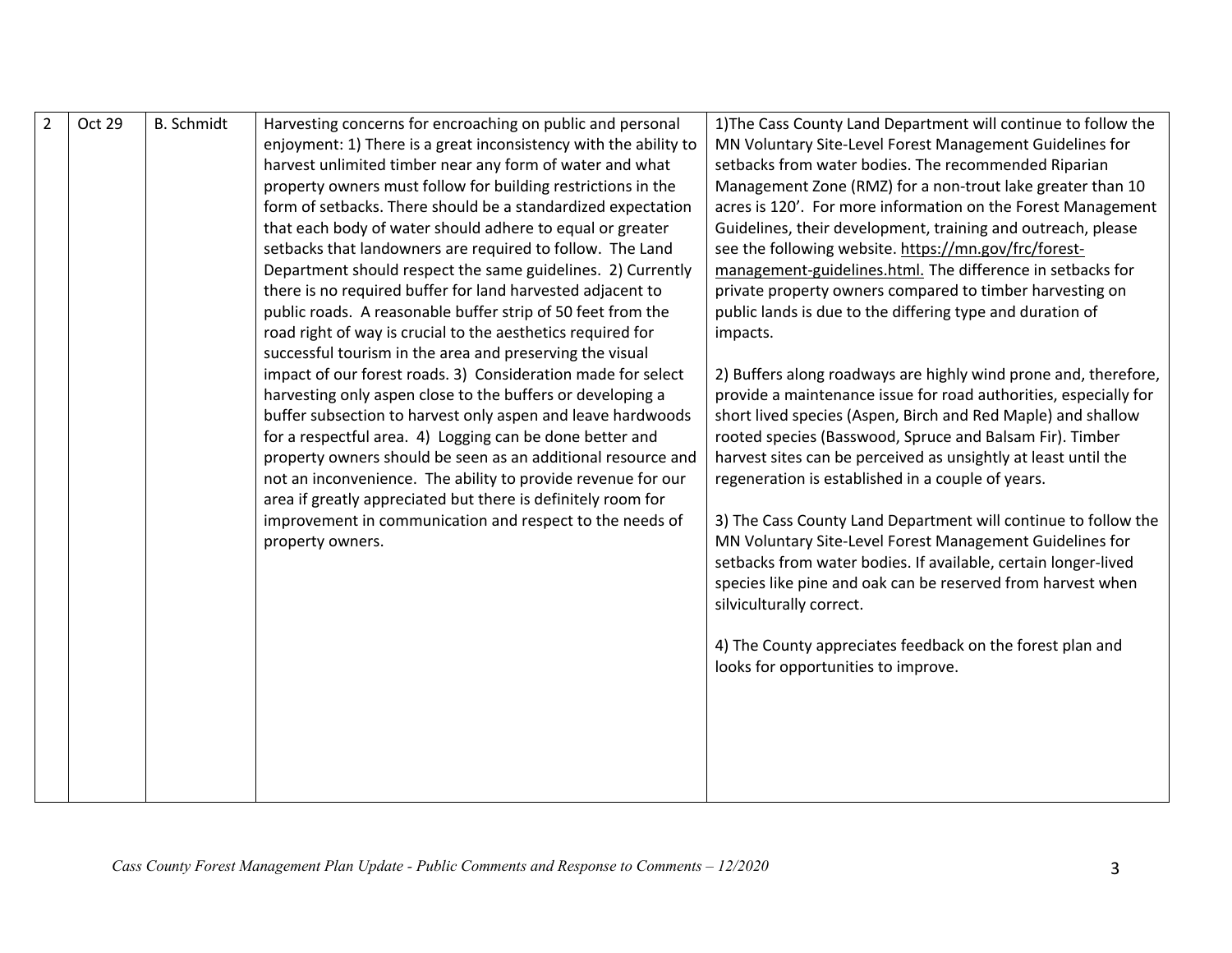| $\overline{3}$ | Nov 3            | <b>B.</b> Schmidt | In the area where I live there has been a very large amount of<br>the land available for harvest that either has or will be<br>harvested in a short period of time-less than 5 years. Instead<br>of doing such a large section in a concentrated area, is there<br>an efficient way to spread that out? Essentially, the harvesting<br>would be more widespread throughout the county in any<br>given year, but no single area would be overwhelmed with<br>loss of mature trees. I'm not sure how to best determine a<br>formula to follow on that, but the bottom line is that I would<br>like to see limitations on how much harvesting can be done in<br>a time span of about 5 years in a designated area. I<br>understand that there is a large amount of land that is<br>available for harvest, but being a bit more strategic would feel<br>less invasive. | In large part, the size and location of timber sales is dictated by<br>past land management activities and or environmental<br>disturbances. For example, the 1969 tornado near Outing, MN<br>created a large but geographically concentrated area of timber<br>that is all the same age and ready for management. The size of<br>individual harvest blocks is typically limited by adjacent younger<br>stands and/or topographical features. Taking those issues into<br>consideration, the Cass County Land Department disperses<br>timber sale activities widely across county managed lands.                                                                            |
|----------------|------------------|-------------------|--------------------------------------------------------------------------------------------------------------------------------------------------------------------------------------------------------------------------------------------------------------------------------------------------------------------------------------------------------------------------------------------------------------------------------------------------------------------------------------------------------------------------------------------------------------------------------------------------------------------------------------------------------------------------------------------------------------------------------------------------------------------------------------------------------------------------------------------------------------------|-----------------------------------------------------------------------------------------------------------------------------------------------------------------------------------------------------------------------------------------------------------------------------------------------------------------------------------------------------------------------------------------------------------------------------------------------------------------------------------------------------------------------------------------------------------------------------------------------------------------------------------------------------------------------------|
| $\overline{4}$ | Nov <sub>5</sub> | R. Holzinger      | As a property owner in Cass County, I would appreciate<br>careful consideration of the following issues. The timber<br>harvest should respect the same setbacks as property owners<br>do.                                                                                                                                                                                                                                                                                                                                                                                                                                                                                                                                                                                                                                                                          | Thank you for your comments.<br>1) The Cass County Land Department will continue to follow the<br>MN Voluntary Site-Level Forest Management Guidelines for<br>setbacks from water bodies. The recommended Riparian<br>Management Zone (RMZ) for a non-trout lake greater than 10<br>acres is 120'. For more information on the Forest Management<br>Guidelines, their development, training and outreach, please<br>see the following website. https://mn.gov/frc/forest-<br>management-guidelines.html The difference in setbacks for<br>private property owners compared to timber harvesting on<br>public lands is due to the differing type and duration of<br>impacts. |
|                |                  |                   | When logging next to public roads, establish a buffer strip no<br>less than 50 feet to protect the visual beauty of the area.<br>Information should be available on active and planned logging<br>as a public record that is easily accessible. Approved land use<br>for parcels in a general area or township should be taken into<br>consideration when deciding when to harvest.                                                                                                                                                                                                                                                                                                                                                                                                                                                                                | 2) Buffers along roadways are highly wind prone and, therefore,<br>provide a maintenance issue for road authorities especially for<br>short lived species (Aspen, Birch and Red Maple) and shallow<br>rooted species (Basswood, Spruce and Balsam Fir). Timber<br>harvest sites can be perceived as unsightly at least until the<br>regeneration is established in a couple of years.                                                                                                                                                                                                                                                                                       |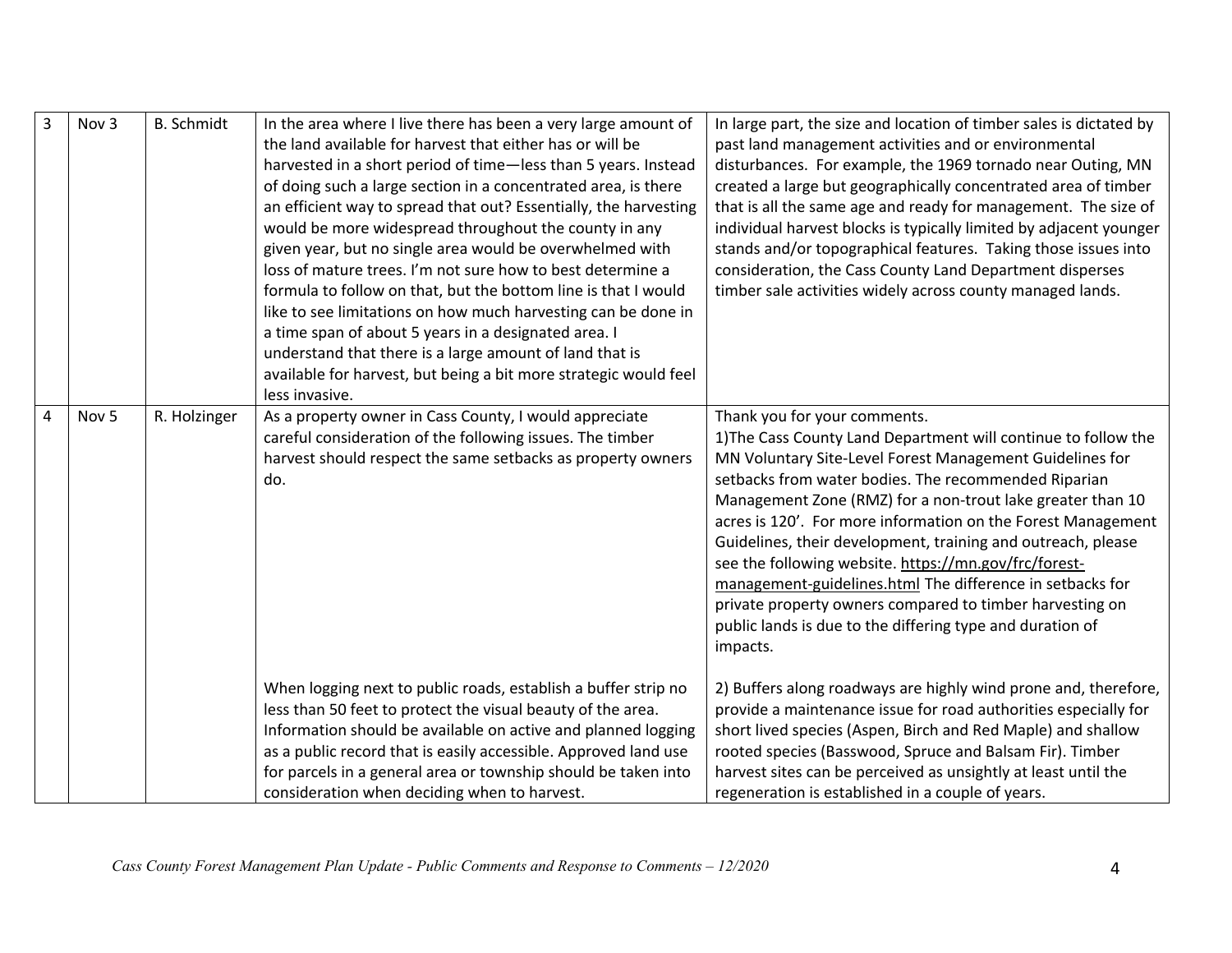|                |                  |                                            | There should be attempts to minimize multiple uses in a short<br>timeframe, i.e. pipeline construction and timber harvest at<br>the same time.                                                                                                                                                                                                                                                                                                                                                                                                                                                                                                                                                                                                                                                                                                 | 3) The Enbridge pipeline project has been in process for close to<br>a decade with many challenges with unknown outcomes<br>making it difficult to impossible to schedule timber sales around<br>the pipeline timeline.                                                                                                        |
|----------------|------------------|--------------------------------------------|------------------------------------------------------------------------------------------------------------------------------------------------------------------------------------------------------------------------------------------------------------------------------------------------------------------------------------------------------------------------------------------------------------------------------------------------------------------------------------------------------------------------------------------------------------------------------------------------------------------------------------------------------------------------------------------------------------------------------------------------------------------------------------------------------------------------------------------------|--------------------------------------------------------------------------------------------------------------------------------------------------------------------------------------------------------------------------------------------------------------------------------------------------------------------------------|
| 5              | Nov <sub>5</sub> | Minnesota<br>Forest<br>Industries<br>(MFI) | Page 8 - Consider removing the reference to a paper mill<br>(Verso) in Duluth considering that they closed this year.                                                                                                                                                                                                                                                                                                                                                                                                                                                                                                                                                                                                                                                                                                                          | Thank you for reviewing the plan and providing your<br>comments. Page 8 correction has been made.                                                                                                                                                                                                                              |
|                |                  |                                            | Page 10 - The colors on Map 2 are very difficult to interpret.                                                                                                                                                                                                                                                                                                                                                                                                                                                                                                                                                                                                                                                                                                                                                                                 | County Tax forfeit lands are identified by a tan color while the<br>State of MN is light green and USFS lands are dark green                                                                                                                                                                                                   |
| 6              | Nov <sub>5</sub> | Minnesota<br>Forest<br>Industries<br>(MFI) | Page 35 - The Age Class Distribution section does an excellent<br>job of telling the story of how we got here today. We have<br>spent two decades racing to manage old early successional<br>stands before they fall down. In the future we will be<br>harvesting these species at much younger ages. This may<br>present a different suite of challenges, including site level<br>diversity, snag development, coarse woody debris retention<br>and others. But there will also be much better forest health,<br>resiliency to disturbance, increased carbon sequestration, and<br>better quality fiber for mills.                                                                                                                                                                                                                            | Duly noted.                                                                                                                                                                                                                                                                                                                    |
| $\overline{7}$ | Nov <sub>5</sub> | Minnesota<br>Forest<br>Industries<br>(MFI) | Pages 36, 98 and Table D-4 - The County has done a very<br>good job of addressing the backlog of old aspen before it<br>converted or degraded. Looking at the current age class<br>distribution by acres and it is readily apparent that in order to<br>achieve a balanced age class distribution, essentially all aspen<br>over current age 41 needs to be harvested in the next 10<br>years. Unless this is accomplished there will be a 10 year low<br>that will carry forward for years to come. Table D-4 suggests<br>that in 2030 there will be 4,931 acres that will not be<br>harvested by then, which creates a 10 year age class of 17,770<br>acres. That is already 25% below the mean for the other age<br>classes, and will create a timber output constraint for that<br>decade that carries through time, as seen in the table. | The plan calls for harvesting approximately 20,000 aspen acres<br>in the next 10-year period with a portion of those acres coming<br>from ingrowth. Certain stands in the 31-40 year class will grow<br>into a merchantable size and be harvested over the next 10<br>years. Primary candidates will be those on poorer sites. |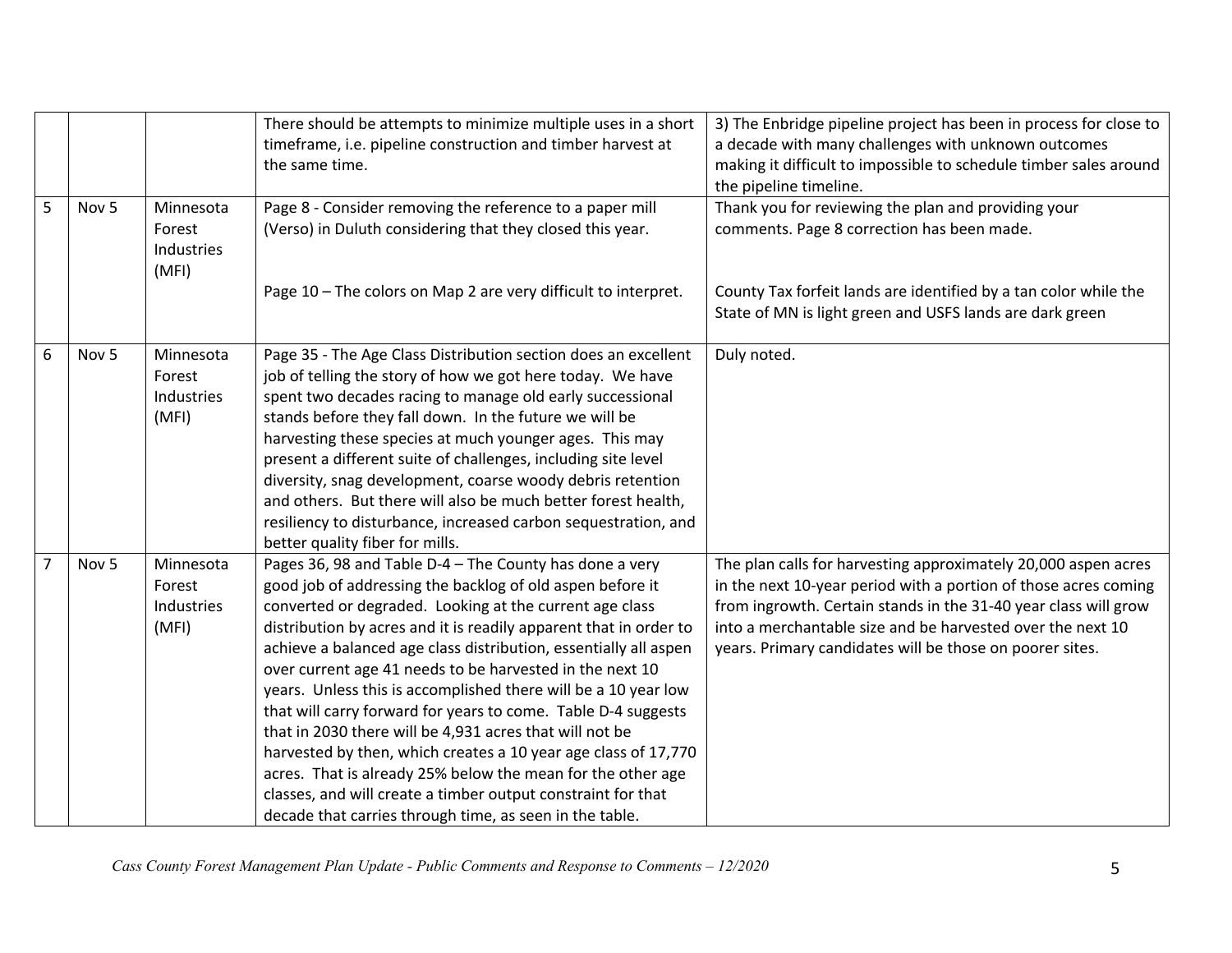| 8 | Nov <sub>5</sub> | Minnesota<br>Forest<br>Industries<br>(MFI) | We are concerned that the County will not be able to even<br>harvest 17,770 acres. Our experience has been that there are<br>many reasons why those last remaining first generation of<br>second growth forests haven't been harvested yet. They<br>often have very poor access, are small stands, have low<br>volume, or have already been converted to other forest types.<br>It will be difficult to sell many of them, and the more<br>degraded they are the harder they will be to regenerate back<br>to aspen.                                                                                                                                                                                                                                                                                                                                                                                                  | You are correct. Inoperability, no access, small acreages, low<br>volume and conversion to other cover types has led to lack of<br>management for some of those stands.                                                                                                                                                                                                                                   |
|---|------------------|--------------------------------------------|-----------------------------------------------------------------------------------------------------------------------------------------------------------------------------------------------------------------------------------------------------------------------------------------------------------------------------------------------------------------------------------------------------------------------------------------------------------------------------------------------------------------------------------------------------------------------------------------------------------------------------------------------------------------------------------------------------------------------------------------------------------------------------------------------------------------------------------------------------------------------------------------------------------------------|-----------------------------------------------------------------------------------------------------------------------------------------------------------------------------------------------------------------------------------------------------------------------------------------------------------------------------------------------------------------------------------------------------------|
|   |                  |                                            | Consider making every effort to manage all of the 22,701<br>acres over current age 41 in the next decade and you may<br>minimize the low decade. And then in the future additional<br>attempts can be made to balance the age classes even<br>further.                                                                                                                                                                                                                                                                                                                                                                                                                                                                                                                                                                                                                                                                | If feasible, every effort will be made to manage those mature<br>aspen acres per the forest plan.                                                                                                                                                                                                                                                                                                         |
| 9 | Nov <sub>5</sub> | Minnesota<br>Forest<br>Industries<br>(MFI) | Page 57 - The Plan indicates that "All cross country ski trails<br>are also hunter walking trails". Other counties have<br>experienced problems with this strategy. Hunters want a lot<br>of young forest near hunter walking trails to attract grouse,<br>but skiers want less management and an older forest<br>condition. This has led to significant conflict. To prevent or<br>address this we suggest:<br>Use signage to inform the skiers that active management<br>$\bullet$<br>attracts game for wildlife viewing and the enjoyment of<br>other trail users.<br>Do not leave aspen buffers along the trails - it creates<br>$\bullet$<br>problems for trail maintenance when they fall. Clumped<br>longer-lived trees and designing sales to limit their<br>apparent size is preferable.<br>Consider putting any future skiing trails through longer-<br>lived hardwood and conifer stands or reserve areas. | Cass County sponsors 36 KM of ski trails. Trail maintenance and<br>grooming are completed by the volunteers of the Lake Country<br>Nordic Ski Club. Funding for this trail system is through the<br>Great Minnesota Ski Pass Program.<br>Along with mowing the ski trails, the Land Dept also mows the<br>18.7 miles of the Vermillion, Thunder Hollow, Old Grade and<br>Homebrook Hunter walking trails. |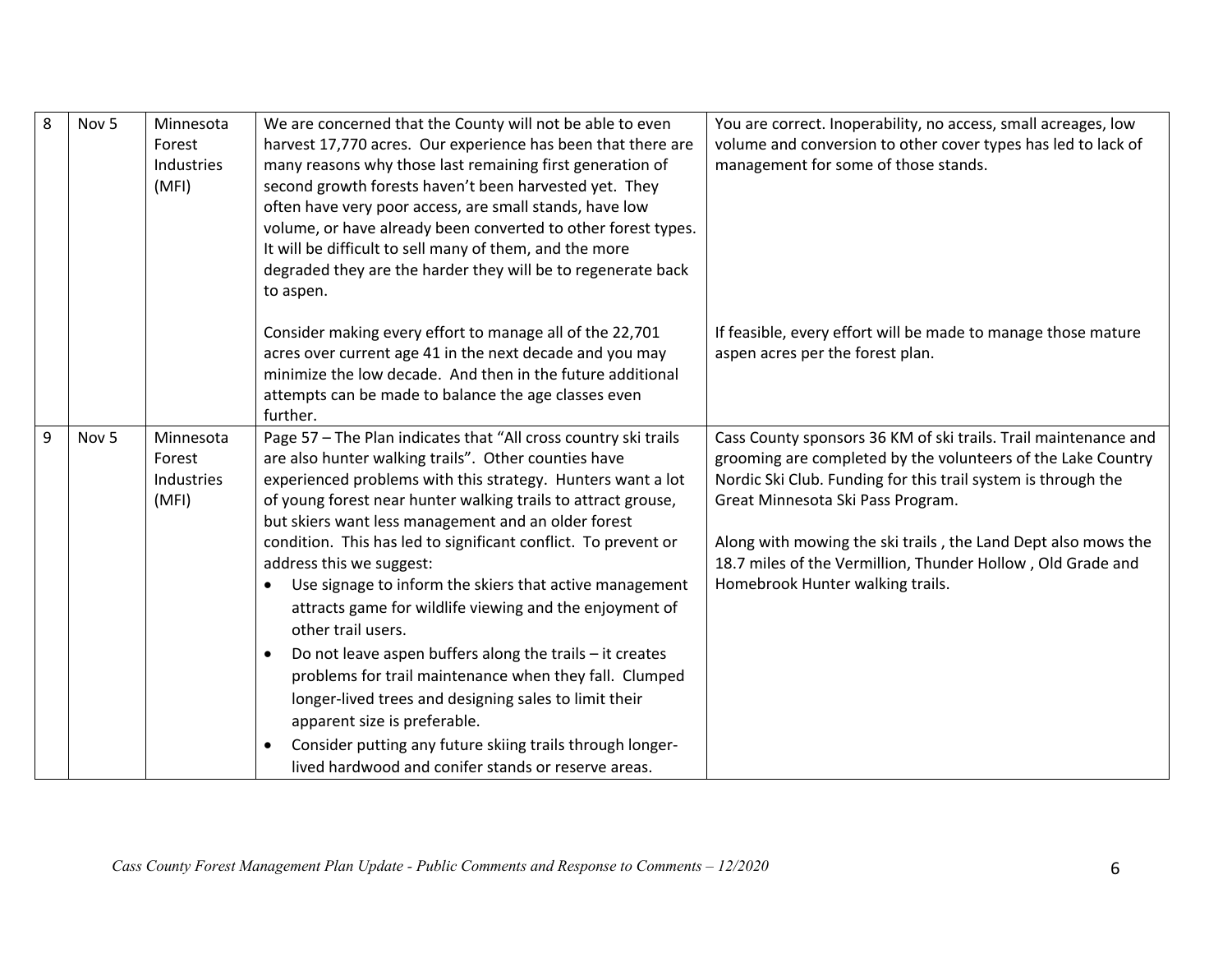| 10 | Nov <sub>5</sub> | Minnesota<br>Forest<br>Industries<br>(MFI) | Page 72 - General Timber Management Policy states that,<br>"The County will implement this approach by managing for<br>acres and not resource volume at both the stand and overall<br>landscape levels". While we understand that from the forest<br>planning aspect, the forest products industry needs estimated<br>volume data in order to make projections on future raw<br>materials supplies. When analyzing the cost/benefit of mill<br>investments we need to evaluate how much timber, and of<br>what species, there will be in the future. Towards that end<br>we ask that the County add a table to the plan using historic<br>and projected cords/acre of management to provide an<br>estimate of cords by species by decade for the planning<br>period.                                                                                                                                  | This data is available in the Cass County Land Department<br>Annual Report. Reports for the last 10 years can be found on<br>the Land Dept webpage<br>http://www.co.cass.mn.us/government/county directory/land<br>department/index.php<br>Over the last 10 years, aspen has averaged 20.4 cords per acre.                                                                                                                                                                                                                                                                                                                                                          |
|----|------------------|--------------------------------------------|-------------------------------------------------------------------------------------------------------------------------------------------------------------------------------------------------------------------------------------------------------------------------------------------------------------------------------------------------------------------------------------------------------------------------------------------------------------------------------------------------------------------------------------------------------------------------------------------------------------------------------------------------------------------------------------------------------------------------------------------------------------------------------------------------------------------------------------------------------------------------------------------------------|---------------------------------------------------------------------------------------------------------------------------------------------------------------------------------------------------------------------------------------------------------------------------------------------------------------------------------------------------------------------------------------------------------------------------------------------------------------------------------------------------------------------------------------------------------------------------------------------------------------------------------------------------------------------|
| 11 | Oct 22           | M. Tauber                                  | On the ground conditions very obviously display an increasing<br>lack of diversity in county managed forests, creating domino<br>effects on health and integrity. Aspen is by far the dominant<br>species now, most areas have been harvested too often.<br>Shortened harvest intervals along with management goals for<br>increasing poplar production serve only to exacerbate this<br>problem as slower growing species cannot regenerate as<br>quickly as the poplars. The optimistic "Anticipated changes"<br>which tout increasing diversity are unrealistic as a result, and<br>short term economic benefits to the County will likely<br>maintain pressure to overharvest, long term goals and<br>objectives notwithstanding.<br>Clonal qualities of aspen make creation of larger<br>homogeneous stands inadvisable because they become<br>increasingly more vulnerable to disease pressure. | Thank you for reviewing the plan and providing your comments<br>There are two different components used when evaluating<br>forest diversity across the land base. The variety of tree species<br>but also the variety of age classes within each species.<br>An analysis of the forest inventory data shows the number of<br>aspen acres decreased by 5% over the past 30 years. Further<br>analysis shows that the percentage of aspen acres in 2020 is<br>just 7% higher than the aspen acres in 1951. Aspen, red maple<br>and birch are short lived species and reach maturity at 40-45<br>years old.<br>The average stand size for all cover types is 12 acres. |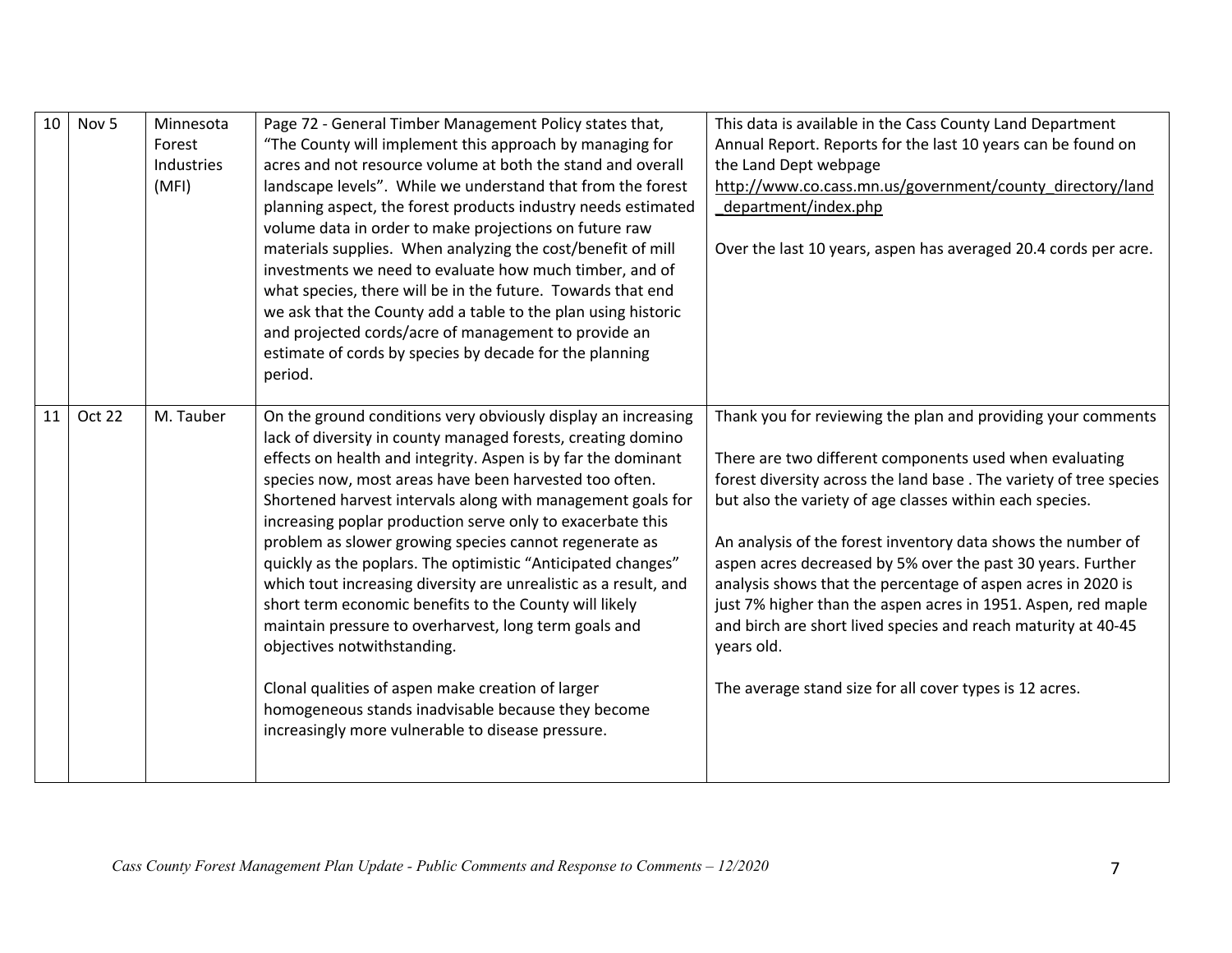| 12 | <b>Oct 22</b> | M. Tauber | Table 1. Distribution of Cover Types on Cass County Tax-<br>Forfeited - The county-generated numbers should be enough<br>to evince a need to re-evaluate harvest intervals and address<br>inconsistent management of pine stand regeneration. Poplar<br>now makes up over 3 of the harvestable timber in the county.<br>White Pines are found at the opposite end of the spectrum,<br>and at 0.2% it would seem that this part of the management<br>plan should have MUCH more emphasis.                                                                             | The County always favors planting the most appropriate tree<br>species on the most appropriate site. This is the primary benefit<br>of the native plant community data.<br>Challenges with planting conifers includes competition from<br>grass and brush as well as damage from deer browse. An<br>effective management tool to control grass and brush<br>competition is through the use of herbicides, but the County<br>has made an effort to minimize herbicide use. See Comment<br>#17                                                                                                                                                                                    |
|----|---------------|-----------|----------------------------------------------------------------------------------------------------------------------------------------------------------------------------------------------------------------------------------------------------------------------------------------------------------------------------------------------------------------------------------------------------------------------------------------------------------------------------------------------------------------------------------------------------------------------|---------------------------------------------------------------------------------------------------------------------------------------------------------------------------------------------------------------------------------------------------------------------------------------------------------------------------------------------------------------------------------------------------------------------------------------------------------------------------------------------------------------------------------------------------------------------------------------------------------------------------------------------------------------------------------|
| 13 | <b>Oct 22</b> | M. Tauber | Ordinance addressing motorized vehicle operation on County-<br>administered lands - These are perfectly sensible Ordinances<br>but are meaningless without enforcement. The unwillingness<br>to address damage created by 4-wheelers has allowed the<br>Foothills and Spider Lake areas to become perfect examples<br>of the need for increased enforcement. If the general public<br>were to ever see the extent of the damage there would be<br>appropriate outrage. USFS and the state use enforcement<br>effectively to protect resources, the county must also. | The Spider Lake Trail System and the Foothills State Forest are<br>managed and maintained by the MN DNR. Cass County<br>managed forest lands are intermingled within the State<br>ownership.<br>Total off highway vehicle (OHV) registrations in Minnesota for<br>2019 are 329,275. New OHV registrations through September<br>3, 2020 are approximately 24,000 machines.<br>There is no doubt the forests in Cass County have seen<br>increased motorized recreation use. Resource managers from<br>both agencies have had onsite meetings to discuss the issues<br>caused by this increased use and will continue to collaborate on<br>management and enforcement strategies. |
| 14 | Oct 22        | M. Tauber | The Tax Forfeit Settlement allowing up to 30% retained<br>by the Land Department to finance reforestation - This 30 %<br>figure amounts to roughly a half million dollars every year,<br>more of which should be put to efficient use to rectify the lack<br>of diversity in the county's forests. It is critically important to<br>increase diversity, and encouraging non-aspen type<br>regeneration more often will aid forest health and resilience.                                                                                                             | Per Minnesota Statute 282.08 (4)(1) "The county board may<br>annually by resolution set aside no more than 30 percent of the<br>receipts remaining to be used for forest development on tax-<br>forfeited land and dedicated memorial forests, to be expended<br>under the supervision of the county board. It must be expended<br>only on projects improving the health and management of the<br>forest resource."                                                                                                                                                                                                                                                             |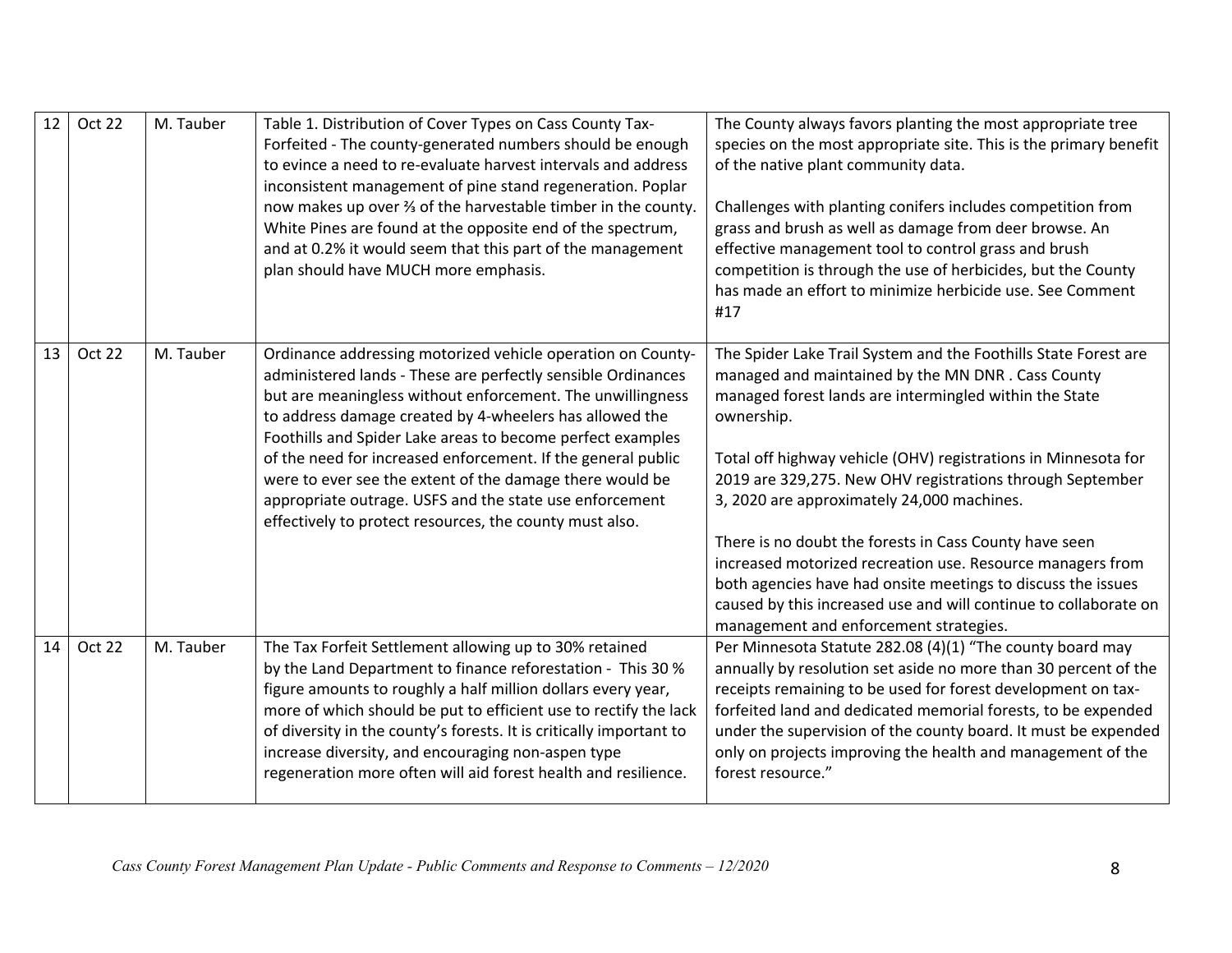|    |        |           |                                                                                                                                                                                                                                                                                                                                                                                                                                                                                                                                                                                                                                                                                                                                                                                                                                                | The forest development fund covers the costs of seedlings, site<br>preparation, planting, brush control, bud capping as well as<br>forest road maintenance and aerial photography.<br>Regeneration surveys are showing the aspen stands are more<br>diverse than one might think. If a stand contains more than 51%<br>aspen, it is typed as aspen, but could contain up to 49% of<br>other species like birch, maple and oak. Species diversity is<br>important to overall forest health.                                         |
|----|--------|-----------|------------------------------------------------------------------------------------------------------------------------------------------------------------------------------------------------------------------------------------------------------------------------------------------------------------------------------------------------------------------------------------------------------------------------------------------------------------------------------------------------------------------------------------------------------------------------------------------------------------------------------------------------------------------------------------------------------------------------------------------------------------------------------------------------------------------------------------------------|------------------------------------------------------------------------------------------------------------------------------------------------------------------------------------------------------------------------------------------------------------------------------------------------------------------------------------------------------------------------------------------------------------------------------------------------------------------------------------------------------------------------------------|
| 15 | Oct 22 | M. Tauber | Undivided Ownership - This is another astonishingly brazen<br>modern-day taking of treaty resources, apparently enabled by<br>poor legal advice. In addition, it is a conflict of interest for the<br>county to ever identify these owners when to do so will<br>almost certainly place the county into litigation. It is amazing<br>FSC would certify Cass County forestry with this policy in<br>place. Any legal review of the Treaty of 1855 will eventually<br>reaffirm the signatory tribes retention of the right to hunt,<br>fish and gather on the land that Cass County now claims the<br>right to manage. This management directly affects these<br>issues. Best to plan to quickly modify this Management Plan<br>when these rights are reaffirmed. It may be advisable to<br>create a fund to pay for possible legal liabilities. | Hunting and fishing rules and regulations are administered and<br>enforced by the Minnesota Dept Of Natural Resources. The<br>county manages for habitat.                                                                                                                                                                                                                                                                                                                                                                          |
| 16 | Oct 22 | M. Tauber | Under Habitat and Wildlife Policy: "No person or group of<br>persons shall destroy native aquatic or upland vegetation,<br>create erosion problems, or cause an increase in sediment<br>deposition into lakes, rivers, or type 1-8 wetlands." It would<br>be interesting to see how this policy applies to irrigated<br>agricultural interests. A good case in point would be Byron<br>Township. Again, this is a good policy but worth little without<br>enforcement.                                                                                                                                                                                                                                                                                                                                                                         | This policy applies to Cass County managed forest lands.<br>In 2017 the County acquired nearly 2000 acres of Potlatch land<br>in Byron and Poplar townships. The acquisition was funded by<br>an Outdoor Heritage grant through the Minnesota Deer<br>Hunters Association. The primary goal of this project was to<br>prevent conversion of these lands to an agricultural use and<br>permanently protect water quality and wildlife habitat in this<br>area. The project received strong support from locally elected<br>leaders. |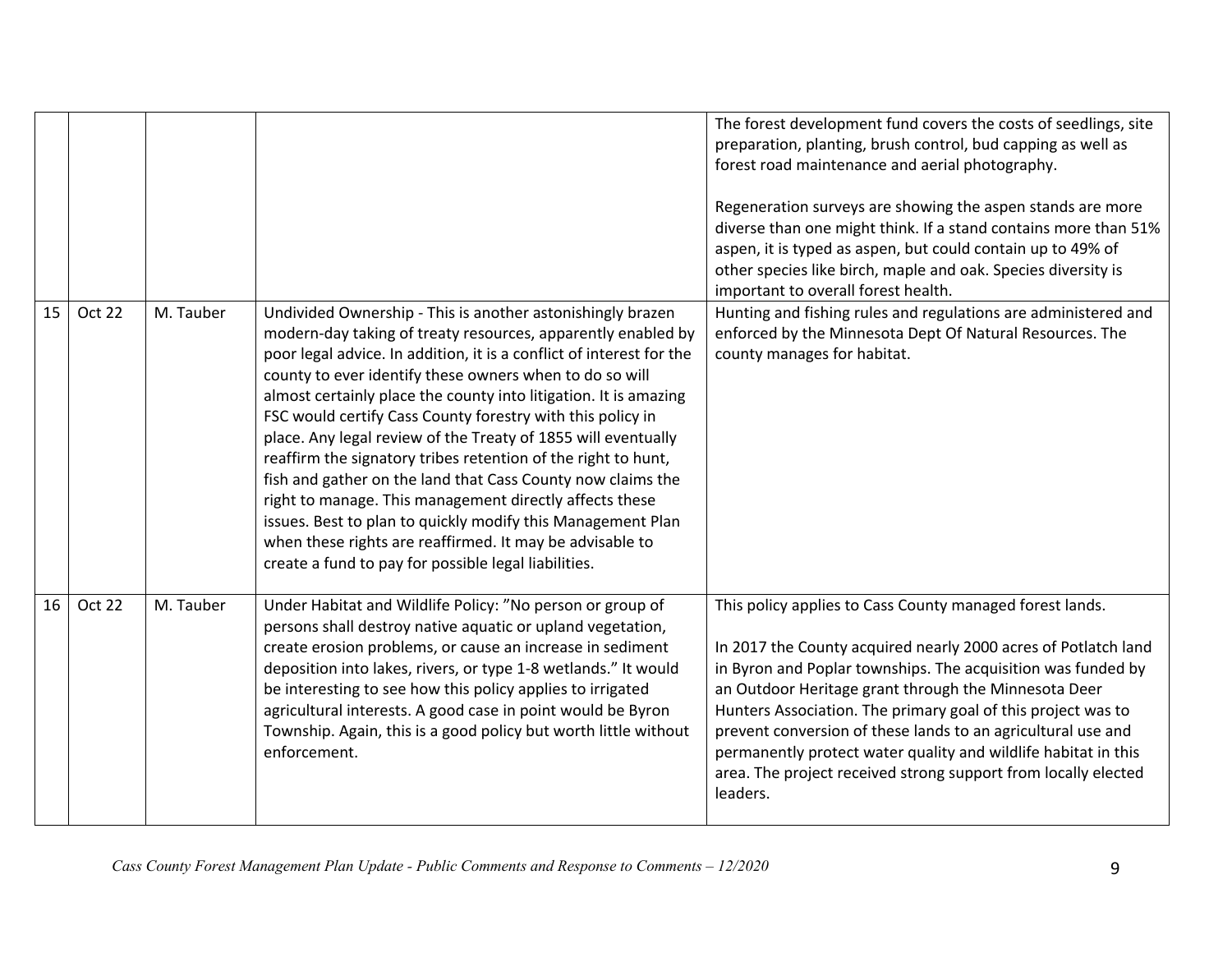| 17 | Oct 22 | M. Tauber | In the Reforestation segment of the plan, no consideration is<br>given to the effects herbicides and like chemicals have upon<br>the soil biology. As seen with chemical agriculture, soil fertility<br>is continually diminished due to depletion of soil microbial<br>diversity, which directly affects organic matter. All foresters<br>understand that the development of a particular forest type is<br>heavily dependent on the soil conditions, and that some<br>species will not regenerate without their associated microbial<br>and native plant communities. | Through the County's forest certification program, the use of<br>herbicides has been minimized on county managed forest<br>lands. The County does not aerially apply herbicides.<br>Herbicides are used for site preparation to control grass and<br>brush competition on conifer sites. In the last several years,<br>Resource Managers have moved away from a chemical release<br>to control brush competition towards a mechanical or hand<br>release using brush saws. This strategy results in a more<br>targeted release of the seedling verses a broadcast herbicide<br>application and will allow species to retain their associated<br>microbial and native plant communities. It will take a few more<br>years before results are determined. |
|----|--------|-----------|-------------------------------------------------------------------------------------------------------------------------------------------------------------------------------------------------------------------------------------------------------------------------------------------------------------------------------------------------------------------------------------------------------------------------------------------------------------------------------------------------------------------------------------------------------------------------|---------------------------------------------------------------------------------------------------------------------------------------------------------------------------------------------------------------------------------------------------------------------------------------------------------------------------------------------------------------------------------------------------------------------------------------------------------------------------------------------------------------------------------------------------------------------------------------------------------------------------------------------------------------------------------------------------------------------------------------------------------|
| 18 | Nov 2  | S. Reed   | As a property owner in Cass County, I would appreciate<br>careful consideration of the following issues. The timber<br>harvest should respect the same setbacks as property owners<br>do. It seems only fair to everyone that this be consistent in<br>the county.                                                                                                                                                                                                                                                                                                      | Thank you for your comments. The Cass County Land<br>Department will continue to follow the MN Voluntary Site-Level<br>Forest Management Guidelines for setbacks from water bodies.<br>The recommended Riparian Management Zone (RMZ) for a<br>non-trout lake greater than 10 acres is 120'. For more<br>information on the Forest Management Guidelines, their<br>development, training and outreach, please see the following<br>website. https://mn.gov/frc/forest-management-<br>guidelines.html The difference in setbacks for private property<br>owners compared to timber harvesting on public lands is due to<br>the differing type and duration of impacts.                                                                                   |
|    |        |           | When logging next to public roads, establish a buffer strip no<br>less than 50 feet to protect the visual beauty of the<br>area. Information should be available on active and planned<br>logging as a public record that is easily accessible. Approved<br>land use for parcels in a general area or township should be<br>taken into consideration when deciding when to harvest.<br>There should be attempts to minimize multiple uses in a short<br>timeframe, i.e. pipeline construction and timber harvest at<br>the same time.                                   | 2) Buffers along roadways are highly wind prone and, therefore,<br>provide a maintenance issue for road authorities especially for<br>short lived species (Aspen, Birch and Red Maple) and shallow<br>rooted species (Basswood, Spruce and Balsam Fir). Timber<br>harvest sites can be perceived as unsightly at least until the<br>regeneration is established in a couple of years.<br>3) The Enbridge pipeline project has been in process for close to<br>a decade with many challenges with unknown outcomes<br>making it difficult to impossible to schedule timber sales around<br>the pipeline timeline.                                                                                                                                        |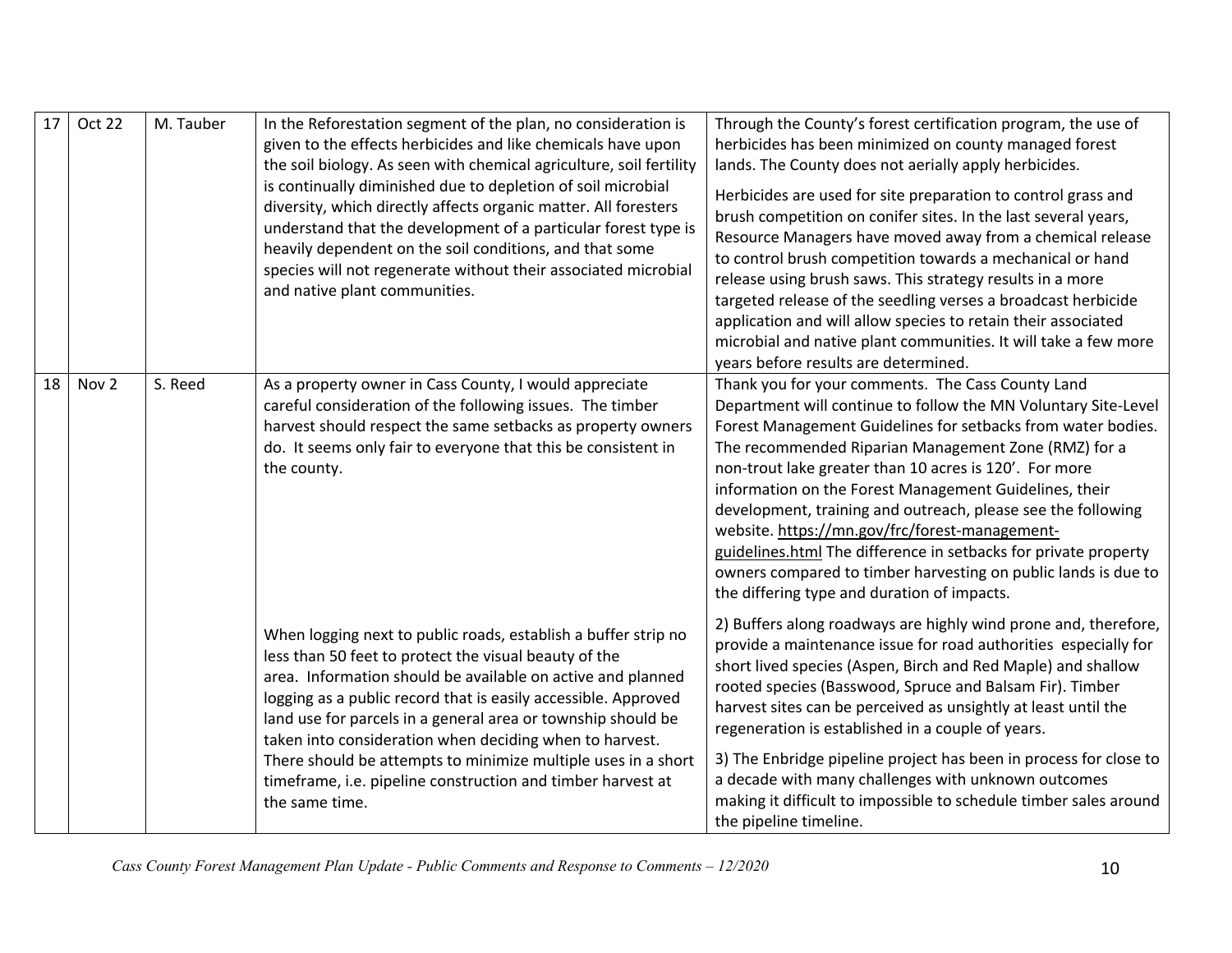| 19 | Oct 30 | <b>B.</b> Tutch | I am a property owner on Andrus Lake in Cass County.<br>I found out that there has been a contract awarded to harvest<br>timber very near our lake. After some research I have found<br>that the setbacks are intended to be very small. This will<br>destroy the natural beauty of the area surrounding Andrus.<br>There are public roads throughout the area and I want to<br>make sure that we keep a buffer width between the roads<br>and logging area to no less than 50 feet as is customary in<br>previous logging efforts. | Thank you for your comments. The Cass County Land<br>Department will continue to follow the MN Voluntary Site-Level<br>Forest Management Guidelines for setbacks from water bodies.<br>The recommended Riparian Management Zone (RMZ) for a<br>non-trout lake greater than 10 acres is 120'. For more<br>information on the Forest Management Guidelines, their<br>development, training and outreach, please see the following<br>website. https://mn.gov/frc/forest-management-<br>guidelines.html The difference in setbacks for private property<br>owners compared to timber harvesting on public lands is due to<br>the differing type and duration of impacts. |
|----|--------|-----------------|-------------------------------------------------------------------------------------------------------------------------------------------------------------------------------------------------------------------------------------------------------------------------------------------------------------------------------------------------------------------------------------------------------------------------------------------------------------------------------------------------------------------------------------|-----------------------------------------------------------------------------------------------------------------------------------------------------------------------------------------------------------------------------------------------------------------------------------------------------------------------------------------------------------------------------------------------------------------------------------------------------------------------------------------------------------------------------------------------------------------------------------------------------------------------------------------------------------------------|
|    |        |                 | Also, I would like to see the buffer from the lakeshore to the<br>logging area at least 50 feet, and hopefully 100 feet to<br>maintain the view from the lake and to minimize erosion<br>caused by the diminished tree and brush cover.                                                                                                                                                                                                                                                                                             | Buffers along roadways are highly wind prone and, therefore,<br>provide a maintenance issue for road authorities especially for<br>short lived species (Aspen, Birch and Red Maple) and shallow<br>rooted species (Basswood, Spruce and Balsam Fir). Timber<br>harvest sites can be perceived as unsightly at least until the<br>regeneration is established in a couple of years.                                                                                                                                                                                                                                                                                    |
| 20 | Nov 3  | V. Williams     | How can loggers have a different timber harvest set back? The<br>timber harvest should respect the same setbacks as property<br>owners do. It seems only fair to everyone that this be<br>consistent in the county.                                                                                                                                                                                                                                                                                                                 | Thank you for your comments. The Cass County Land<br>Department will continue to follow the MN Voluntary Site-Level<br>Forest Management Guidelines for setbacks from water bodies.<br>The recommended Riparian Management Zone (RMZ) for a<br>non-trout lake greater than 10 acres is 120'. For more<br>information on the Forest Management Guidelines, their<br>development, training and outreach, please see the following<br>website. https://mn.gov/frc/forest-management-<br>guidelines.html The difference in setbacks for private property<br>owners compared to timber harvesting on public lands is due to<br>the differing type and duration of impacts. |
|    |        |                 | When logging next to public roads, establish a buffer strip no<br>less than 50 feet to protect the visual beauty of the area.                                                                                                                                                                                                                                                                                                                                                                                                       | Buffers along roadways are highly wind prone and, therefore,<br>provide a maintenance issue for road authorities especially for<br>short lived species (Aspen, Birch and Red Maple) and shallow<br>rooted species (Basswood, Spruce and Balsam Fir). Timber                                                                                                                                                                                                                                                                                                                                                                                                           |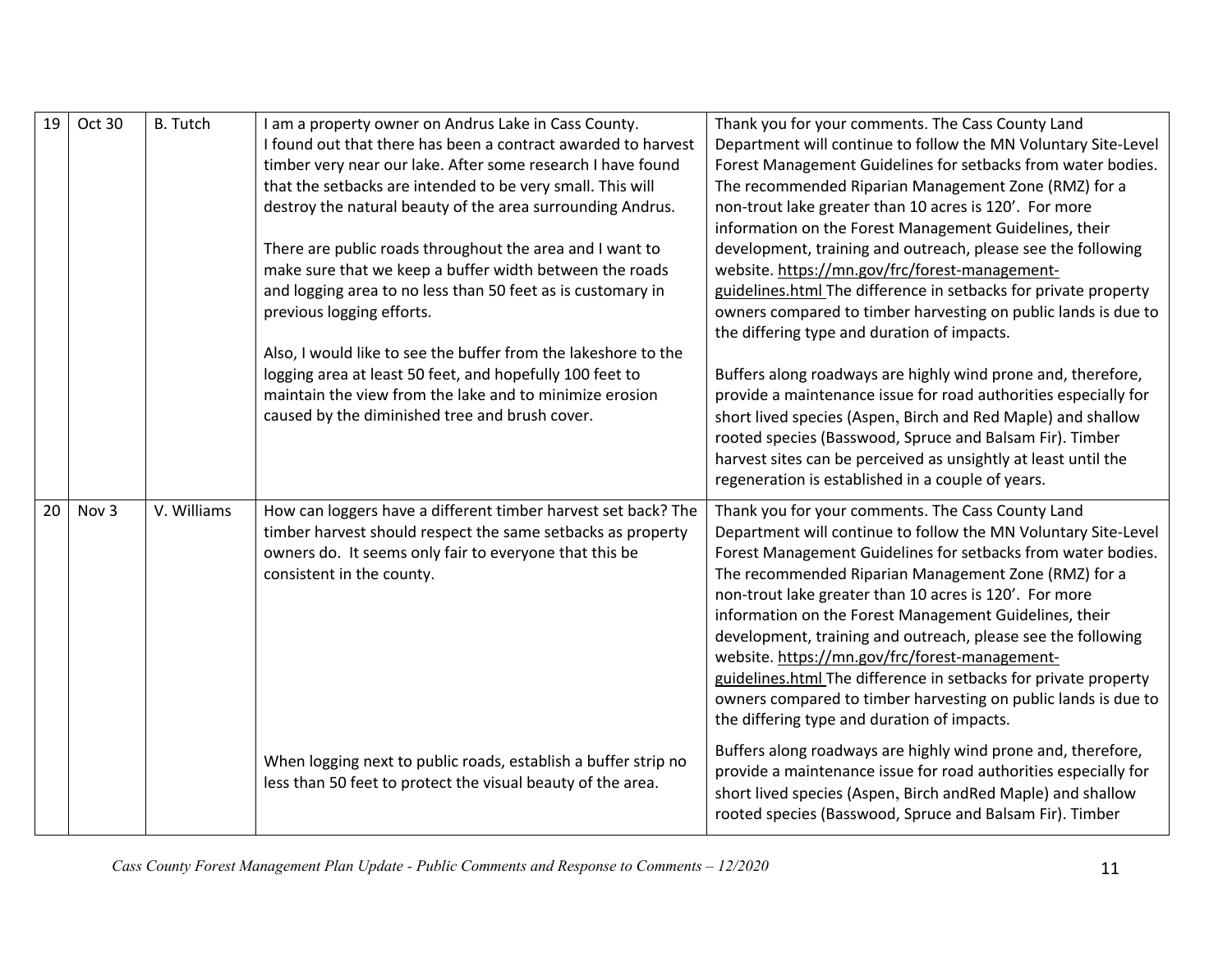|    |                  |         | Don't log woods surrounding our Andrus lake its small<br>enough. Logging that area will ruin our view and there's no<br>way to get rid of the image that we have in our mind how<br>beautiful it was if you log it.                                                                                                                                                                                                                                                                                                                                                                                   | harvest sites can be perceived as unsightly at least until the<br>regeneration is established in a couple of years.<br>In large part, the size and location of timber sales is dictated by<br>past land management activities and or environmental<br>disturbances. For example, the 1969 tornado near Outing, MN<br>created a large but geographically concentrated area of timber<br>that is all the same age and ready for management. The size of<br>individual harvest blocks is typically limited by adjacent younger<br>stands and/or topographical features. Taking those issues into<br>consideration, the Cass County Land Department disperses<br>timber sale activities widely across county managed lands. |
|----|------------------|---------|-------------------------------------------------------------------------------------------------------------------------------------------------------------------------------------------------------------------------------------------------------------------------------------------------------------------------------------------------------------------------------------------------------------------------------------------------------------------------------------------------------------------------------------------------------------------------------------------------------|-------------------------------------------------------------------------------------------------------------------------------------------------------------------------------------------------------------------------------------------------------------------------------------------------------------------------------------------------------------------------------------------------------------------------------------------------------------------------------------------------------------------------------------------------------------------------------------------------------------------------------------------------------------------------------------------------------------------------|
|    |                  |         | Information should be available on active and planned logging<br>as a public record that is easily accessible. Approved land use<br>for parcels in a general area or township should be taken into<br>consideration when deciding when to harvest.                                                                                                                                                                                                                                                                                                                                                    | An ongoing list of active and upcoming harvests is available on<br>the County website. Please see Forestry Web Mapping<br>http://cassweb3.co.cass.mn.us/link/jsfe/index.aspx?defaultRol<br>e=Forestry                                                                                                                                                                                                                                                                                                                                                                                                                                                                                                                   |
|    |                  |         | There should be attempts to minimize multiple uses in a short<br>timeframe, i.e. pipeline construction and timber harvest at<br>the same time.                                                                                                                                                                                                                                                                                                                                                                                                                                                        | The Enbridge pipeline project has been in process for close to a<br>decade with many challenges with unknown outcomes making<br>it difficult to impossible to schedule timber sales around the<br>pipeline timeline.                                                                                                                                                                                                                                                                                                                                                                                                                                                                                                    |
| 21 | Nov <sub>2</sub> | D. Tull | Impact on Wildlife Under the Current Management<br>Plan - There is widespread logging of much of the non-<br>privately owned land in Crooked Lake Township, located in<br>the SE corner of Cass County. My observations are anecdotal,<br>yet profound. Wolf populations have disappeared. Five years<br>ago we had at least two active wolf populations in our<br>area. At night their howls became an iconic symbol of where<br>we lived. One pack was located west of Andrus Lake and the<br>other pack was East of Snowshoe Lake. Both areas have been<br>logged and the wolf population is gone. | Thank you for your comments. Per the Minnesota Wolf<br>Population Update 2020, the estimated 2019-20 mid-winter<br>wolf population is 2,700 while the minimum population goal is<br>1,600.<br>Wolves are more likely to inhabit an area because of an<br>available food source like whitetail deer. When the deer leave,<br>eventually the wolves will leave. When the deer come back, the<br>wolves will follow. Timber harvesting does not negatively<br>impact wolf populations. Timber harvest does positively affect<br>whitetail deer populations which is good for wolves.                                                                                                                                       |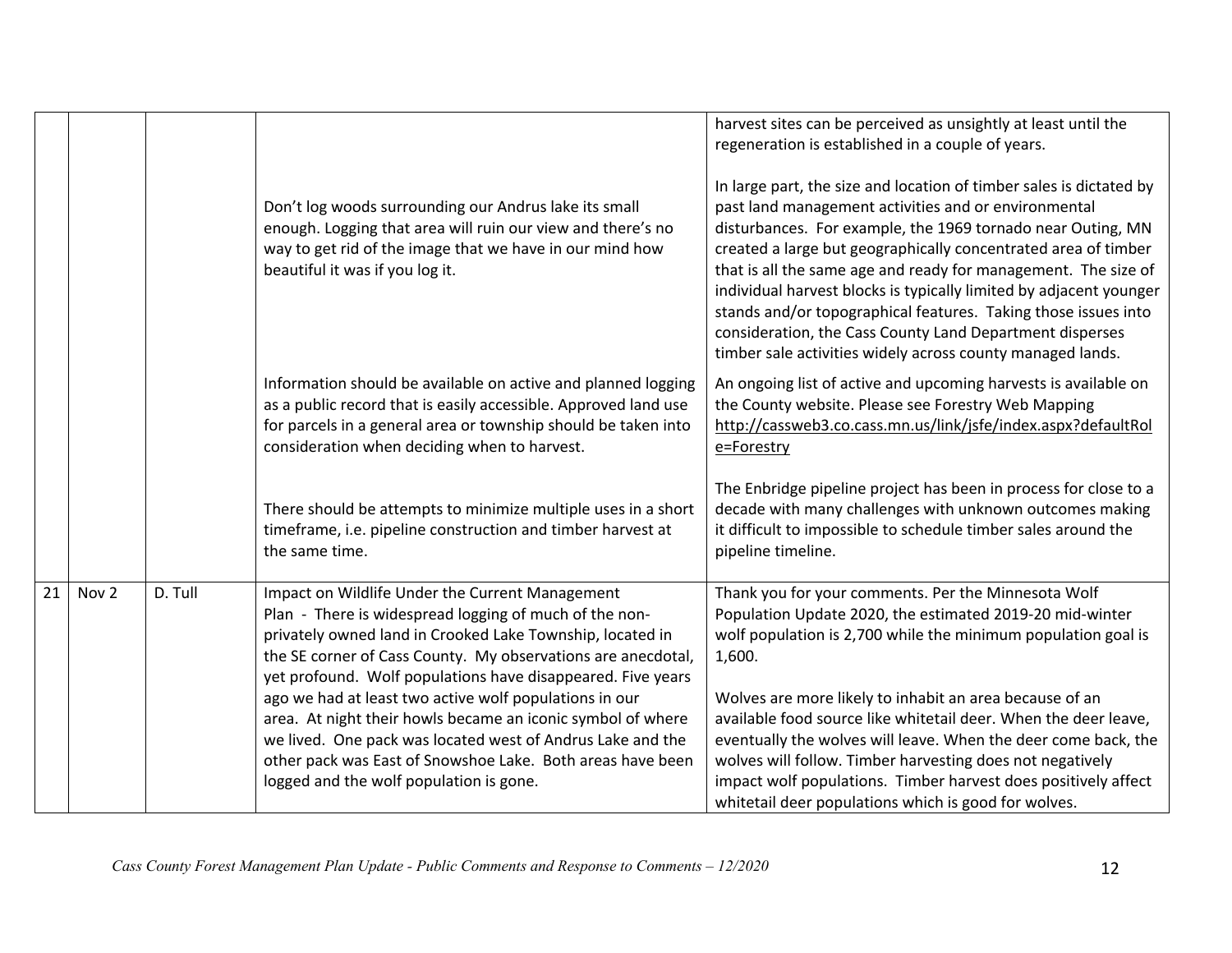| 22 | Nov <sub>2</sub> | D. Tull | Blue Heron population has been displaced by the logging. We<br>had two historically active Heron rookeries near Andrus<br>Lake. They choose the tops of Norway Pines for their<br>rookery. Even though the loggers leave the pine trees, we<br>have observed that within two years of logging the Heron<br>abandon their locations due to the exposure. Additionally, we<br>observe much fewer Heron feeding along the shore of Andrus<br>Lake. The local population of Heron appears to have been<br>significantly impacted by logging. | The Land Department staff noticed what appeared to be a<br>heron rookery on the east side of Co Rd. 155 when setting up a<br>timber sale in April 2019. That location was originally to be part<br>of the timber sale but was not included because of the herons.<br>Land Department staff contacted DNR Non-game Wildlife out of<br>Bemidji to ask them about this apparent rookery and they did<br>not have it in their records. The DNR was then given the GPS<br>coordinates for the rookery. Land Department staff then asked<br>the DNR what kind of protections from timber harvesting they<br>had for heron rookeries and were told that there were no<br>formal protections.                                                                             |
|----|------------------|---------|------------------------------------------------------------------------------------------------------------------------------------------------------------------------------------------------------------------------------------------------------------------------------------------------------------------------------------------------------------------------------------------------------------------------------------------------------------------------------------------------------------------------------------------|-------------------------------------------------------------------------------------------------------------------------------------------------------------------------------------------------------------------------------------------------------------------------------------------------------------------------------------------------------------------------------------------------------------------------------------------------------------------------------------------------------------------------------------------------------------------------------------------------------------------------------------------------------------------------------------------------------------------------------------------------------------------|
|    |                  |         |                                                                                                                                                                                                                                                                                                                                                                                                                                                                                                                                          | However, the Land Department staff decided to leave that<br>portion of the timber sale as a reserve and restricted harvest<br>operations to after July 1st to avoid disturbance during the<br>nesting season and the DNR agreed with that decision. In April<br>of 2020 Land Department staff inspected the rookery location<br>and found it to be vacant. The operations on this timber sale<br>did not commence until September 17th of 2020 which is well<br>past the nesting season.                                                                                                                                                                                                                                                                          |
| 23 | Nov <sub>2</sub> | D. Tull | Dangers of a Monoculture Forest - The current logging<br>strategy is to remove all tree species except the<br>pines. Because of their competitive advantage the forest<br>regrowth becomes a dense thicket of poplar. They repopulate<br>the area on a 12" spacing - in fact so closely spaced that even<br>the deer have a tough time moving. This is no longer a<br>healthy forest, instead a wildfire danger.                                                                                                                         | There are two different components used when evaluating<br>forest diversity across the land base. The variety of tree species<br>but also the variety of age classes within each species.<br>Regeneration surveys are showing the aspen stands are more<br>diverse than one might think. If a stand contains more than 51%<br>aspen, it is typed as aspen, but could contain up to 49% of<br>other species like birch, maple and oak. Species diversity is<br>important to overall forest health.<br>An analysis of the forest inventory data shows the number of<br>aspen acres decreased by 5% over the past 30 years. Further<br>analysis shows that the percentage of aspen acres in 2020 is<br>just 7% higher than the aspen acres in 1951. Aspen, red maple |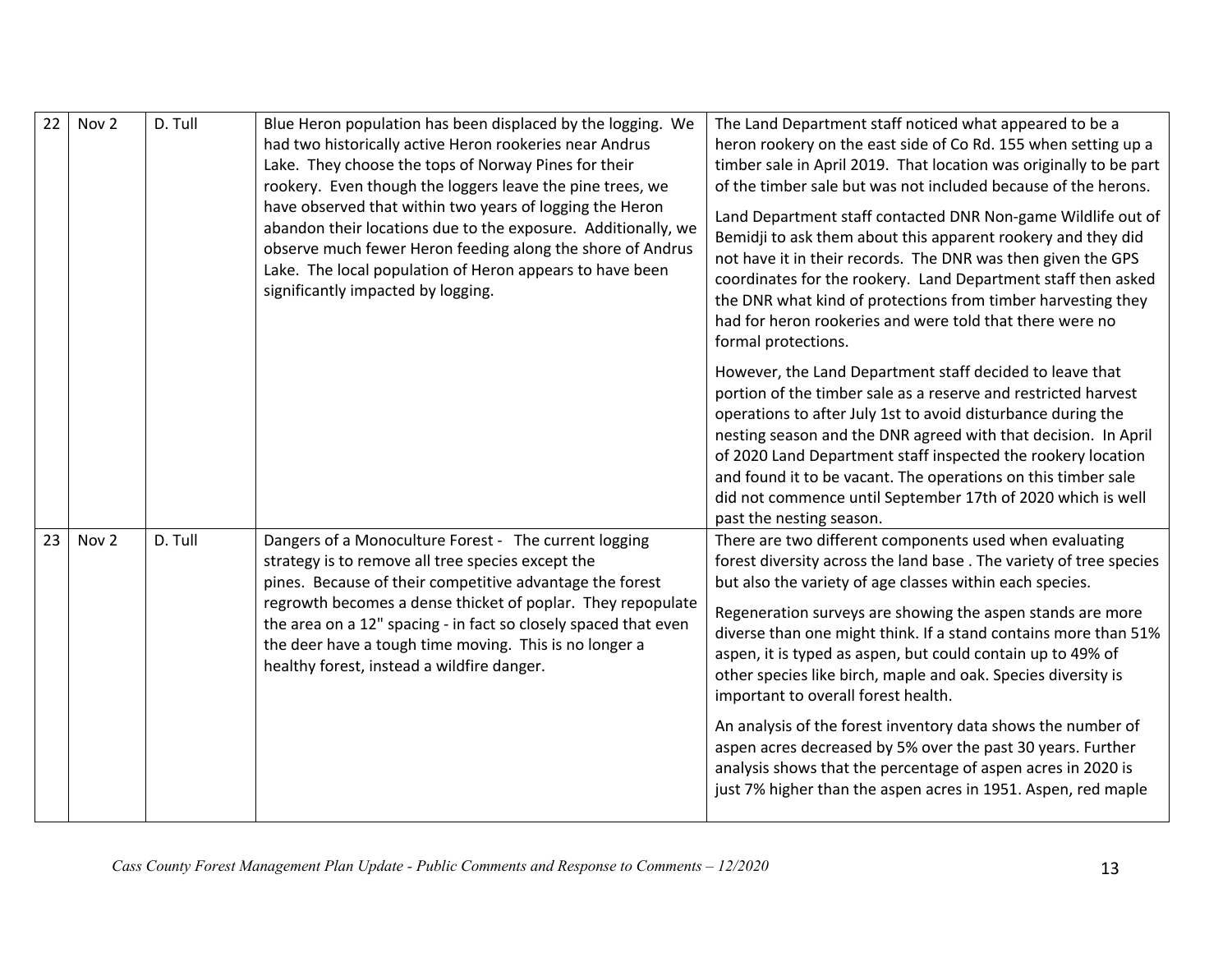|    |                  |         |                                                                                                                                                                                                                                                                                                                                                                                                                                                                        | and birch are short lived species and reach maturity at 40-45<br>years old.                                                                                                                                                                                                                                                                                                                                   |
|----|------------------|---------|------------------------------------------------------------------------------------------------------------------------------------------------------------------------------------------------------------------------------------------------------------------------------------------------------------------------------------------------------------------------------------------------------------------------------------------------------------------------|---------------------------------------------------------------------------------------------------------------------------------------------------------------------------------------------------------------------------------------------------------------------------------------------------------------------------------------------------------------------------------------------------------------|
|    |                  |         | Furthermore, I have observed areas with poplar regrowth to<br>be vastly more susceptible to Tent Caterpillar<br>infestations. We never had a serious problem with tent<br>caterpillars until the poplar reforestation.                                                                                                                                                                                                                                                 | Per the Forest Health section of the MN DNR: Forest Tent<br>Caterpillars "primarily feed on aspen, birch, basswood and oak,<br>populations peak very 10-16 years, defoliation causes little<br>damage, because a second set of leaves develop by mid-July".<br>https://files.dnr.state.mn.us/assistance/backyard/treecare/fore<br>st health/ftc/ftc-FactSheet-2014.pdf                                        |
|    |                  |         | There is no natural regeneration of the White and Red Pine<br>trees because little light reaches the ground.                                                                                                                                                                                                                                                                                                                                                           | Hazel brush is the biggest inhibitor to the natural regeneration<br>of White and Red Pine.                                                                                                                                                                                                                                                                                                                    |
|    |                  |         | Other slower growing species, i. e. oak and maple will never<br>reestablish if the plan is to harvest every 30 years. Any forest<br>resources plan that results in a monocultural forest is<br>seriously flawed.                                                                                                                                                                                                                                                       | There are no species in this plan that are harvested every 30<br>years.                                                                                                                                                                                                                                                                                                                                       |
| 24 | Nov <sub>2</sub> | D. Tull | The Widespread Logging Strategy has Subjected Us to an<br>Esthetic Atrocity - When we retired from our careers in the<br>Twin Cities we moved fulltime to Andrus Lake, in large part<br>due to the "North Woods" environment. Our daughter<br>traveled from North Carolina to enjoy the beauty of the<br>forest, notably a fantastic stretch of maple forest on the ATV<br>trail between Andrus Lake and Outing. That forest has been<br>replaced by a poplar thicket. | The 1969 tornado near Outing, MN created a large but<br>geographically concentrated area of timber that is all the same<br>age and ready for management.                                                                                                                                                                                                                                                      |
|    |                  |         | The current forest management plan has robbed us of<br>something irreplaceable and turned us into sharecroppers for<br>the forest products industry and the Cass County Land<br>Department.                                                                                                                                                                                                                                                                            | The tax forfeit lands in Cass County are managed in trust for the<br>taxing districts which include the County, Cities, Townships and<br>School Districts. While there certainly is an economic<br>component of tax relief to those taxing districts coming from<br>these lands through timber sales. Other benefits of this public<br>forest include habitat, clean water and recreational<br>opportunities. |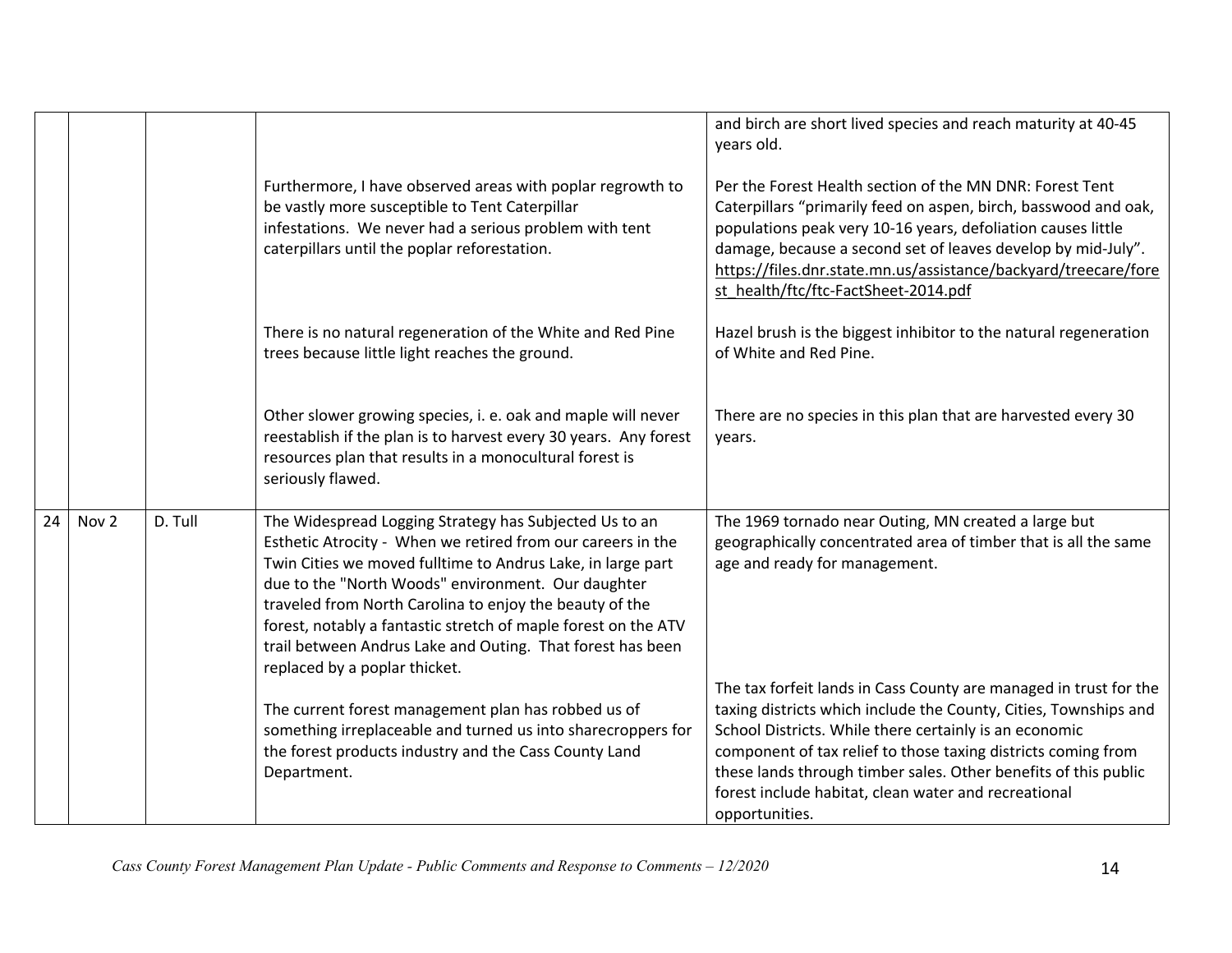| 25 | Nov <sub>2</sub> | D. Tull    | Logging Strategy Violates State & County Environmental<br>Standards - A logging strategy which allows clear cutting<br>down to the shore of Andrus Lake, or any other lake in Cass<br>County which the Minnesota DNR has classified as a "Natural<br>Environment" is the epitome of hypocrisy.<br>The Forest Resources Plan must adhere to the intent of the<br>DNR lake classifications. In fact, the Management Guidelines<br>should require a logging setback on Natural Environment<br>lakes to be greater than the 150' setback required by the<br>DNR.                                                                | The Cass County Land Department does not have a logging<br>strategy that allows clearcutting down to the shore of Andrus<br>Lake or any other lake in Cass County. The Land Department<br>will continue to follow the MN Voluntary Site-Level Forest<br>Management Guidelines for setbacks from water bodies. The<br>recommended Riparian Management Zone (RMZ) for a non-<br>trout lake greater than 10 acres is 120'. For more information<br>on the Forest Management Guidelines, their development,<br>training and outreach, please see the following website.<br>https://mn.gov/frc/forest-management-guidelines.html<br>The difference in setbacks for private property owners<br>compared to timber harvesting on public lands is due to the<br>differing type and duration of impacts. |
|----|------------------|------------|-----------------------------------------------------------------------------------------------------------------------------------------------------------------------------------------------------------------------------------------------------------------------------------------------------------------------------------------------------------------------------------------------------------------------------------------------------------------------------------------------------------------------------------------------------------------------------------------------------------------------------|-------------------------------------------------------------------------------------------------------------------------------------------------------------------------------------------------------------------------------------------------------------------------------------------------------------------------------------------------------------------------------------------------------------------------------------------------------------------------------------------------------------------------------------------------------------------------------------------------------------------------------------------------------------------------------------------------------------------------------------------------------------------------------------------------|
| 26 | Oct 23           | D. Wardell | Deep Portage lake abuts to the Deep Portage Reserve, over<br>7200 acres of state and county land. About 15 years ago<br>gates were installed to prevent motorized vehicles to have<br>access to the land. Contracted loggers had access and used<br>the roads and built new roads to remove their product. Once<br>the logging was completed the gates were put back in place.<br>This year we have had several large rainfalls. This caused<br>erosion in the roads that the loggers had made and used. The<br>erosion is still visible today making many of the roads<br>impassable still today for emergency responders. | Thank you for your comments.                                                                                                                                                                                                                                                                                                                                                                                                                                                                                                                                                                                                                                                                                                                                                                    |
| 27 | Oct 23           | D. Wardell | The good news is that some of the roads that were used for<br>logging 15 years ago have grown back with grasses and<br>flowers. These areas look nice now, but future logging is on<br>the way and these roads will be damaged again. We need the<br>logging companies to repair and return the roads to the<br>condition they were in before they logged.                                                                                                                                                                                                                                                                  | A standard regulation in every Cass County Land Department<br>timber permit is that "Roads and trails are to be left in as good<br>or better than presale condition".                                                                                                                                                                                                                                                                                                                                                                                                                                                                                                                                                                                                                           |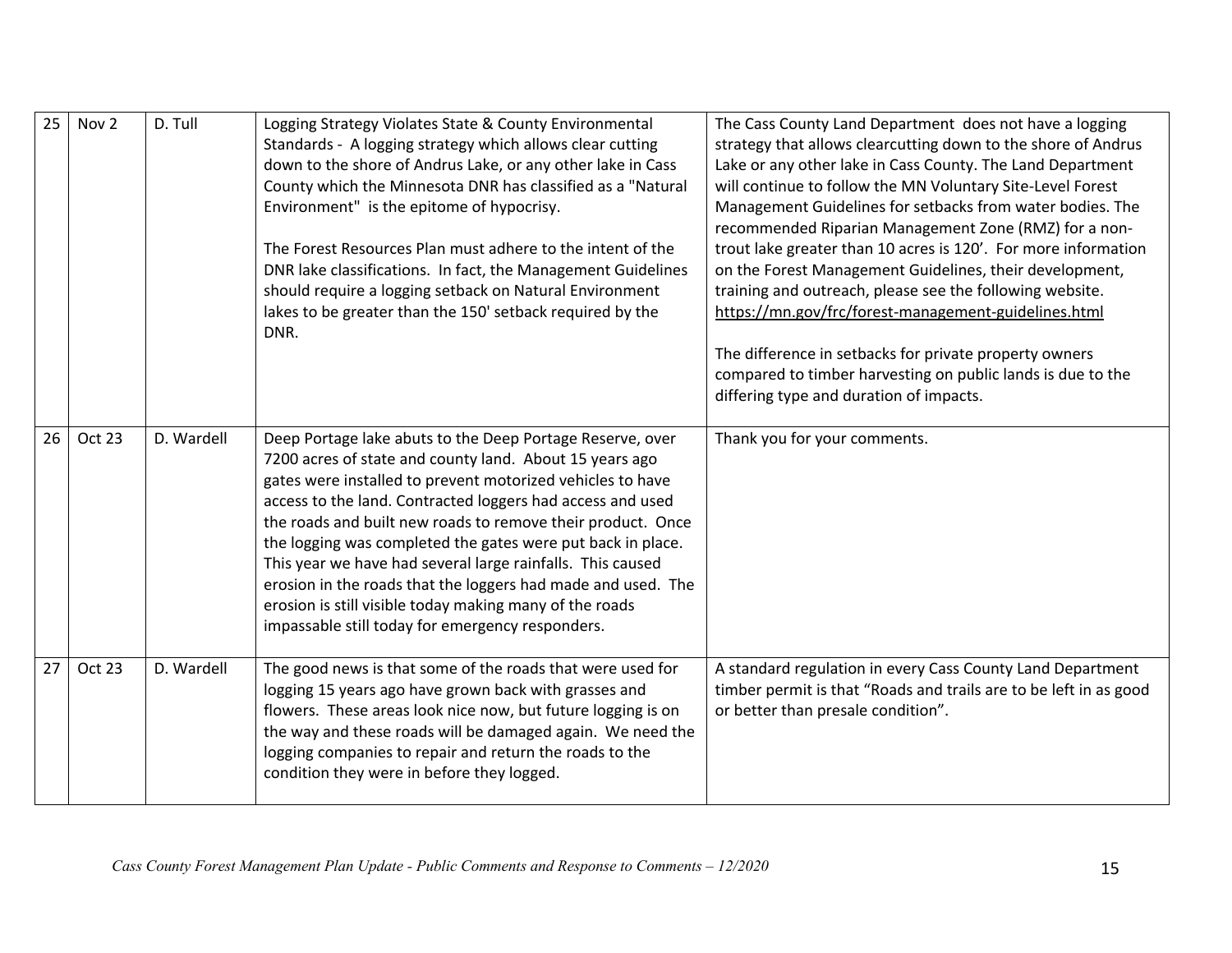| 28 | Oct 23 | D. Wardell                                                    | I have collected over 30 signatures from hunters, landowners     | In 2011, the Deep Portage Learning Center was designated as     |
|----|--------|---------------------------------------------------------------|------------------------------------------------------------------|-----------------------------------------------------------------|
|    |        |                                                               | and taxpayers that would like to see the gates opened. We        | an area with limitations and as non-motorized. Public           |
|    |        |                                                               | understand the possible misuse of the roads in the reserve by    | consultation was conducted to seek input from local property    |
|    |        |                                                               | ATVs in the spring and summer time. We are asking that the       | owners, the Town Board, area land managers and neighbors.       |
|    |        | gate by opened two weeks prior to hunting season. Having      |                                                                  | Letters of notification were sent to landowners who own         |
|    |        | them open to ATV and trucks would help several of us hunters  |                                                                  | property within a half mile of this property as input to the    |
|    |        | that are not as mobile as we use to be but still love to hunt |                                                                  | process is very important. The County Board considers           |
|    |        |                                                               | and enjoy the land. Many of these hunters are veterans and       | designation requests and neighborhood decisions. In             |
|    |        |                                                               | some are disabled vets. The DNR regulates the times we can       | September of 2018, 157 acres in Section 35 of Birch Lake        |
|    |        |                                                               | drive our ATV's during the deer hunting season and most of       | Township were designated as non-motorized following public      |
|    |        |                                                               | the time is in the dark and are not able to drive at a high rate | consultation and County Board consideration.                    |
|    |        |                                                               | of speed which is the main cause of damage to the roads.         |                                                                 |
|    |        |                                                               | Closing the gates after the snowmobile season would be a         | There are 20 miles of designated hunter walking trails on Cass  |
|    |        |                                                               | good compromise. We would appreciate any help you can            | County managed lands. All cross country ski trails are also     |
|    |        |                                                               | give us, and I'm sending you a copy of the signatures that I     | hunter walking trails and non-motorized. Further, except for    |
|    |        |                                                               | collected for your viewing if needed.                            | designated use by hunters with disabilities, most of Deep       |
|    |        |                                                               |                                                                  | Portage is set aside for non-motorized trail use. Approximately |
|    |        |                                                               |                                                                  | 28,000 acres lie within these various non-motorized areas; this |
|    |        |                                                               |                                                                  | is 11% of the entire tax forfeited land base or 15% of the      |
|    |        |                                                               |                                                                  | forested lands.                                                 |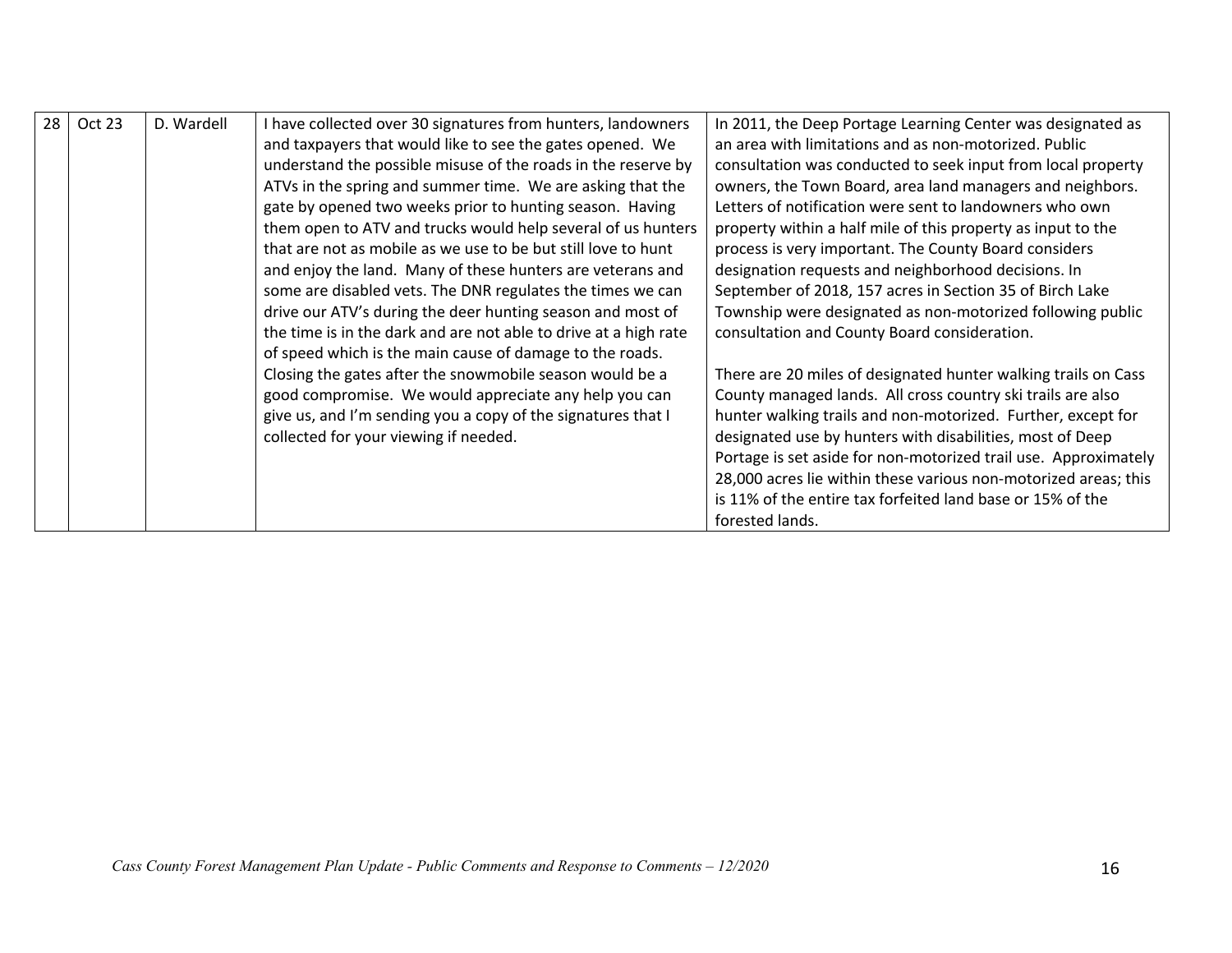# **Appendix, Full Text of Comments**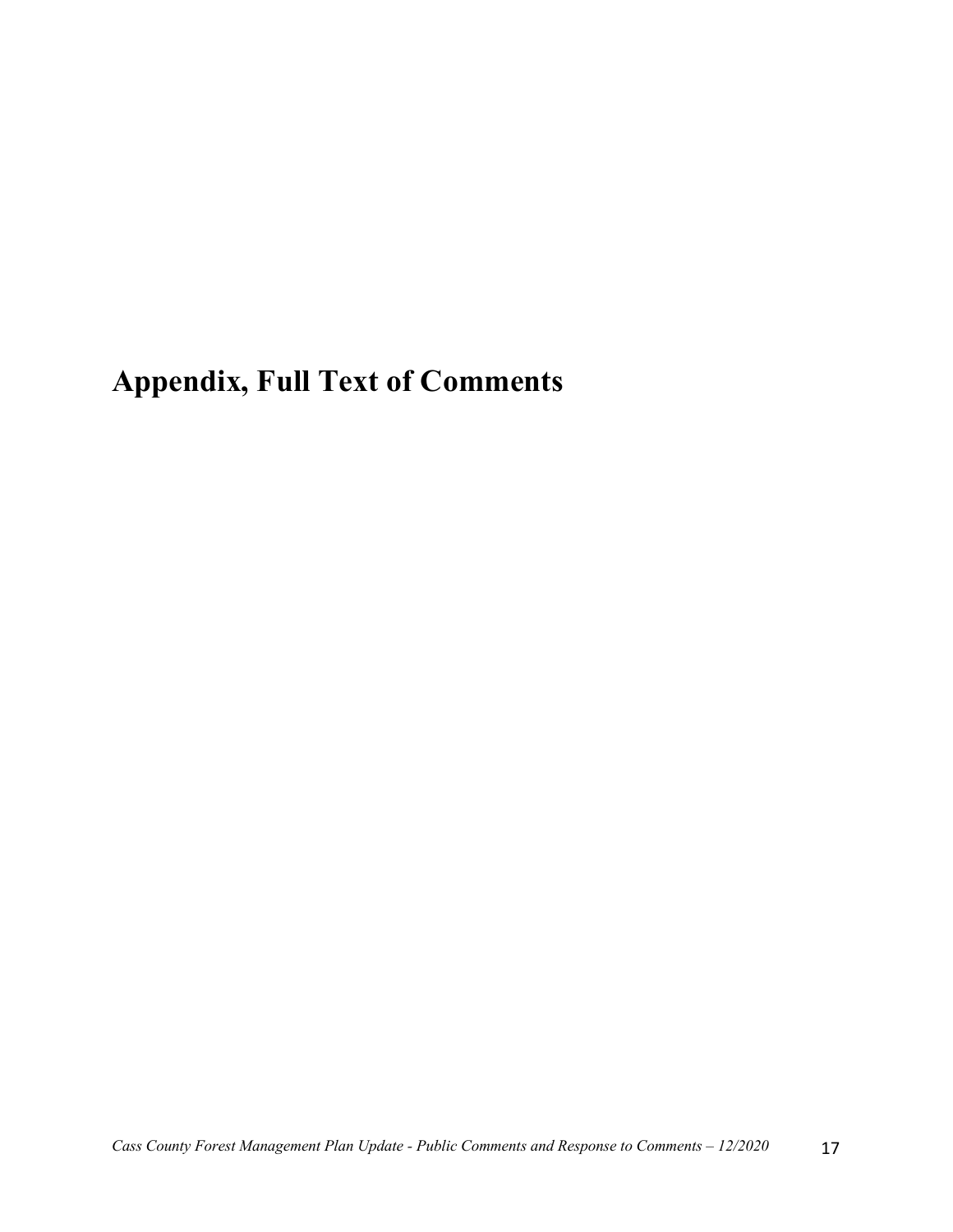## **Comment 1.**

Thu, Oct 29, 2020 at 4:36 PM

Thank you for the opportunity to share my thoughts, concerns and suggestions regarding the Forest Resources Management Plan for Cass County. Please accept the following comments. You are welcome to contact me for clarification or if there is a need to elaborate. From the Executive Summary:

"Human values and ethics play a dominant role in directing management initiatives and setting goals." However, it seems that property owners are being left out of the equation. I believe that there should be considerable improvement in communication, including, but not limited to the following:

1) Due to unique land ownership demographics in the county with a high percentage of nonresidential properties, all public hearings and requests for public input should only be conducted during May through September.

2) An ongoing list of active & upcoming harvests should be available on the website and include the name of the Forest Resource Manager responsible, the logging company on the permit, estimated dates of active logging operations, as well as designated access points for logging trucks traveling in and out of handing areas.

3) Development of a task force comprised of property owners (if possible of all property classifications; residential, seasonal/recreational, commercial, etc.) to provide input to strategy and location, and act as a buffer to field and explain objectives to various interested parties. The goal of the group would be to act as a liaison between the land department and the public, and would allow two way communications.

4) Provide interpersonal communication skills training for the Land Department employees as they are working with the public and need to represent the county in a courteous and professional manner. Skills training will equip employees to handle a variety of situations confidently and reduce friction with the public.

#### **Comment 2.**

Harvesting concerns for encroaching on public and personal enjoyment:

5) There is a great inconsistency with the ability to harvest unlimited timber near any form of water and what property owners must follow for building restrictions in the form of setbacks. We rely on each Forest Manager to use their best judgement or apply various methods to determine proximity to the water. I think there should be a standardized expectation that each body of water should adhere to equal or greater setbacks that land owners are required to follow. It seems that the Land department should respect the same guidelines and this would reduce a great amount of frustration.

6) Currently there is no required buffer for land harvested adjacent to public roads. I would like to see a reasonable buffer strip of 50 feet from the road right of way. This is crucial to the aesthetics required for successful tourism in the area. Due to a large portion of jobs in the Leisure and Hospitality industry, it seems they should receive consideration of preserving the visual impact of our forest roads.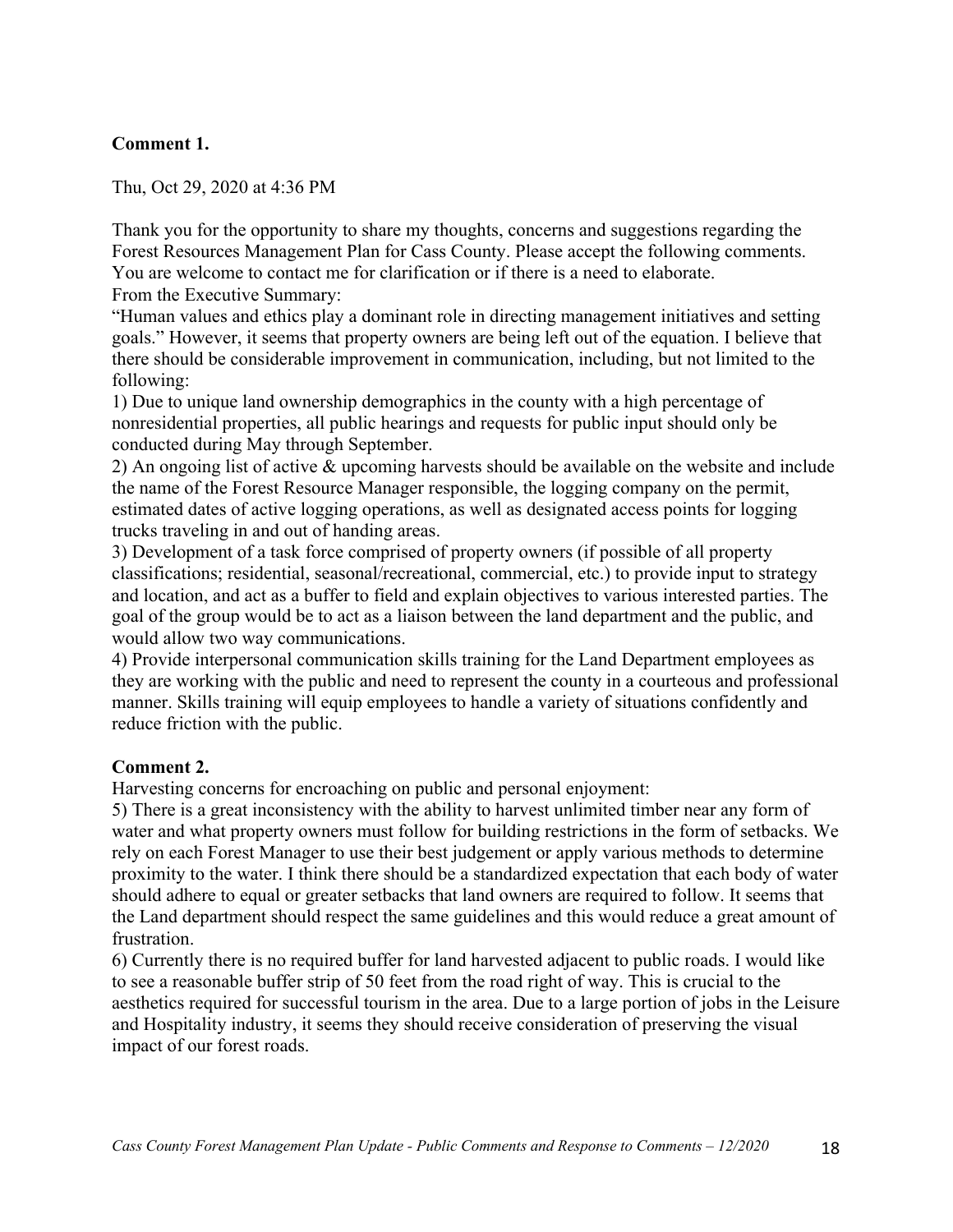7) If modification to buffer zones aren't feasible, I would ask that consideration is made for select harvesting only aspen close to the buffers, or developing a buffer subsection to harvest only aspen and leave hardwoods for a respectful area.

I feel I need to stress that I am not fundamentally opposed to logging. However, I do think that it can be done BETTER and the property owners should be seen as an additional resource and not an inconvenience. The ability to provide revenue for our area is greatly appreciated, but there is definitely room for improvement in communication and respect to the needs of property owners. Thank you for providing the format to share my ideas.

### **Comment 3.**

Tue, Nov 3, 2020 at 2:00 PM

I would like to add one additional item to my concerns. Honestly, I'm not quite sure the best way to describe it in terms for a suggestion to future harvesting. In the area where I live, near Andrus lake, there has been a very large amount of the land available for harvest that either has or will be harvested in a short period of time—less than 5 years. Instead of doing such a large section in a concentrated area, is there an efficient way to spread that out? The Land Department Supervisor indicated that the age of the trees is solely their determining factor in selecting parcels for harvest. If each forest is earmarked for harvest every 30 or 40 years, why not space that out every 5 years so a parcel is harvested in xxx number of square miles. It would push the harvest out a bit on some stands until a new schedule could be in place, but harvesting would begin in sections that haven't been harvested in a while. Essentially, the harvesting would be more widespread throughout the county in any given year, but no single area would be overwhelmed with loss of mature trees. I'm not sure how to best determine a formula to follow on that, but the bottom line is that I would like to see limitations on how much harvesting can be done in a time span of about 5 years in a designated area. I understand that there is a large amount of land that is available for harvest, but being a bit more strategic would feel less invasive.

Respectfully, Barb Schmidt 5138 Andrus Lake Road Outing, MN 56662

## **Comment 4.**

Thu, Nov 5, 2020 at 7:58 AM

Hi, We are located at 5172 Andrus Lk. Rd, Outing, MN. Our home is in Brooklyn Park, MN. My wife and I have been property owners on Andrus Lake for over 20 years and are very concerned about all the logging that is taking place. As a property owner in Cass County, I would appreciate careful consideration of the following issues. The timber harvest should respect the same setbacks as property owners do. It seems only fair to everyone that this be consistent in the county. When logging next to public roads, establish a buffer strip no less than 50 feet to protect the visual beauty of the area. Information should be available on active and planned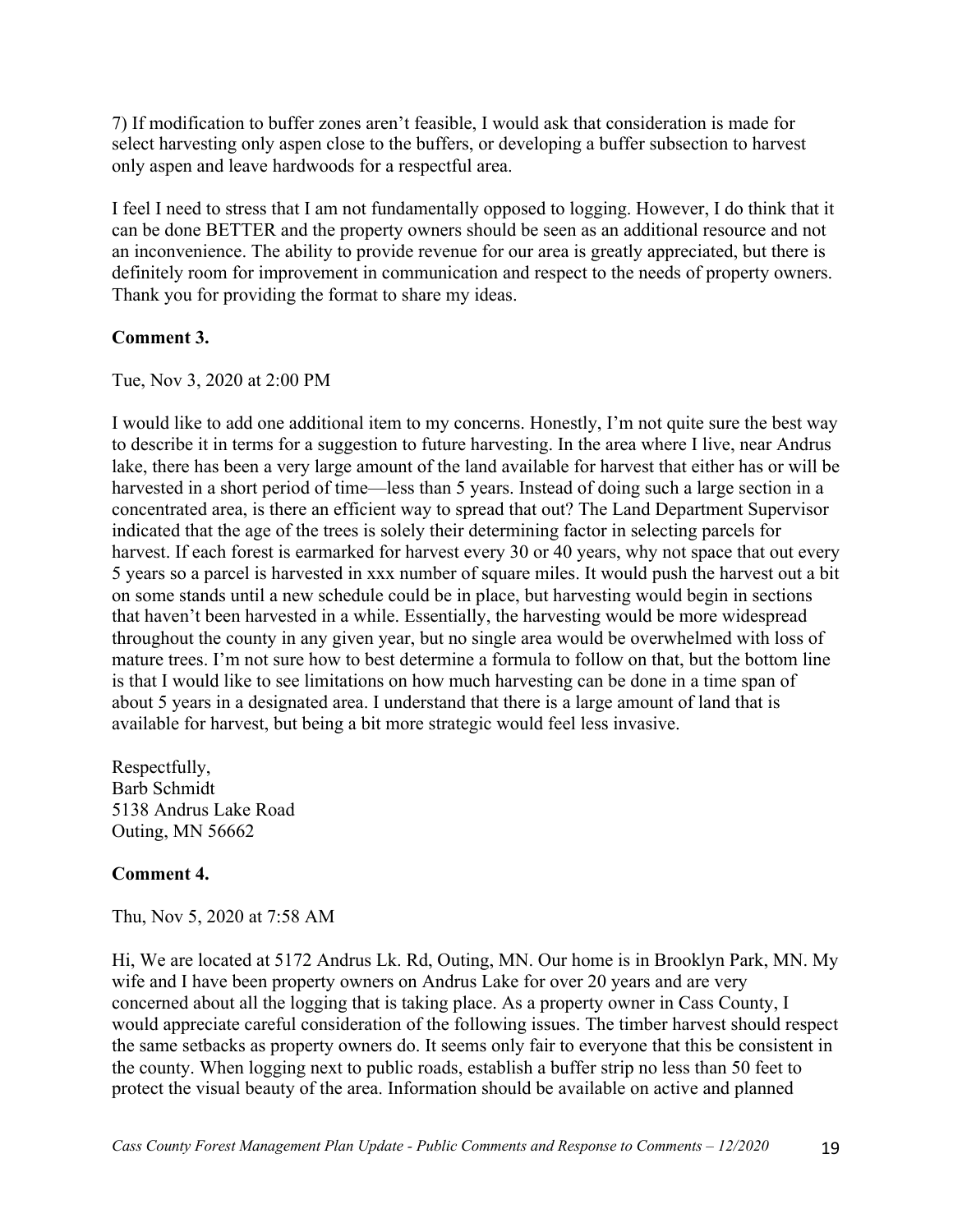logging as a public record that is easily accessible. Approved land use for parcels in a general area or township should be taken into consideration when deciding when to harvest. There should be attempts to minimize multiple uses in a short timeframe, i.e. pipeline construction and timber harvest at the same time. Sorry that this has arrived late, as we both had been in hospital.

Thank you Rudolph G. Holzinger

## **Comments 5, 6, 7, 8, 9, 10.**

November 5, 2020

## **RE: Cass County Forest Resources Management Plan**

Minnesota Forest Industries, Inc. (MFI) is an association representing Minnesota's primary forest product companies. MFI and its member companies encourage conservation, proper forest management, and industry development that foster sound environmental stewardship, multiple use of timber lands, and sustainable, long-term timber supply.

MFI members include Bell Timber Inc., Boise Paper a subsidiary of Packaging Corporation of America, Hedstrom Lumber Company, Louisiana-Pacific Corporation, Minnesota Power, Molpus Timberlands and Management LLC, Norbord Minnesota, PotlatchDeltic Land and Lumber, Sappi Fine Paper North America, Savanna Pallets and UPM Blandin. MFI members are part of a nearly \$10 billion per year forest products industry which provides livelihoods for more than 30,000 families.

MFI supports active forest management by the Cass County Land Department. The Department and Dovetail Partners have done a commendable job of drafting the 2020 Cass County Forest Resources Management Plan. Please consider the following specific input from MFI:

- Page 8 Consider removing the reference to a paper mill (Verso) in Duluth considering that they closed this year.
- Page 10 The colors on Map 2 are very difficult to interpret.
- Page 35 The Age Class Distribution section does an excellent job of telling the story of how we got here today. We have spent two decades racing to manage old early successional stands before they fall down. In the future we will be harvesting these species at much younger ages. This may present a different suite of challenges, including site level diversity, snag development, coarse woody debris retention and others. But there will also be much better forest health, resiliency to disturbance, increased carbon sequestration, and better quality fiber for mills.
- Pages 36, 98 and Table D-4 The County has done a very good job of addressing the backlog of old aspen before it converted or degraded. Looking at the current age class distribution by acres and it is readily apparent that in order to achieve a balanced age class distribution, essentially all aspen over current age 41 needs to be harvested in the next 10 years. Unless this is accomplished there will be a 10 year low that will carry forward for years to come. Table D-4 suggests that in 2030 there will be 4,931 acres that will not be harvested by then, which creates a 10 year age class of 17,770 acres. That is already 25%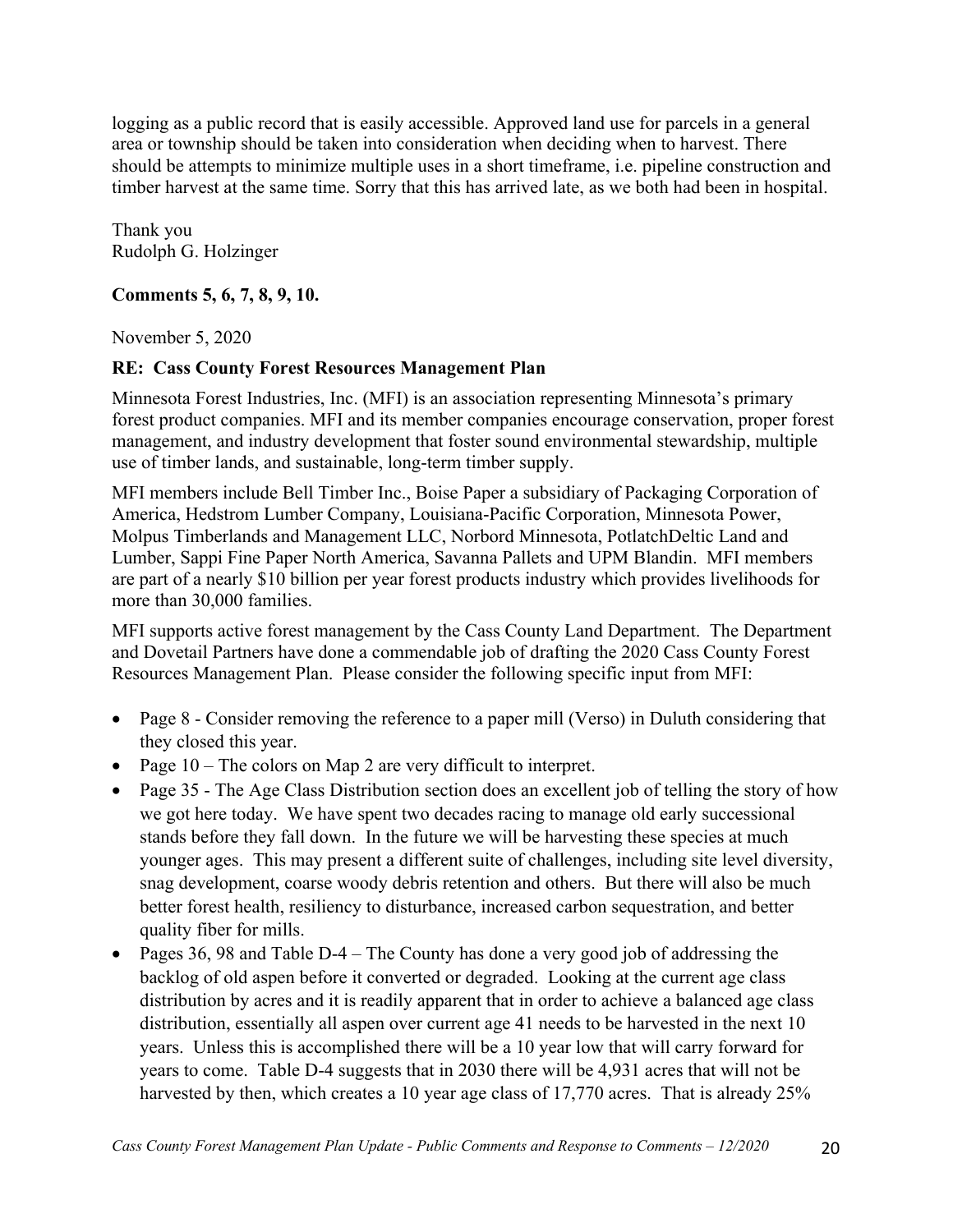below the mean for the other age classes, and will create a timber output constraint for that decade that carries through time, as seen in the table.

We are concerned that the County will not be able to even harvest 17,770 acres. Our experience has been that there are many reasons why those last remaining first generation of second growth forests haven't been harvested yet. They often have very poor access, are small stands, have low volume, or have already been converted to other forest types. It will be difficult to sell many of them, and the more degraded they are the harder they will be to regenerate back to aspen.

Consider making every effort to manage all of the 22,701 acres over current age 41 in the next decade and you may minimize the low decade. And then in the future additional attempts can be made to balance the age classes even further.

- Page 57 The Plan indicates that "All cross country ski trails are also hunter walking trails". Other counties have experienced problems with this strategy. Hunters want a lot of young forest near hunter walking trails to attract grouse, but skiers want less management and an older forest condition. This has led to significant conflict. To prevent or address this we suggest:
	- o Use signage to inform the skiers that active management attracts game for wildlife viewing and the enjoyment of other trail users.
	- $\circ$  Do not leave aspen buffers along the trails it creates problems for trail maintenance when they fall. Clumped longer-lived trees and designing sales to limit their apparent size is preferable.
	- o Consider putting any future skiing trails through longer-lived hardwood and conifer stands or reserve areas.
- Page 72 General Timber Management Policy states that, "The County will implement this approach by managing for acres and not resource volume at both the stand and overall landscape levels". While we understand that from the forest planning aspect, the forest products industry needs estimated volume data in order to make projections on future raw materials supplies. When analyzing the cost/benefit of mill investments we need to evaluate how much timber, and of what species, there will be in the future. Towards that end we ask that the County and Dovetail Partners add a table to the plan using historic and projected cords/acre of management to provide an estimate of cords by species by decade for the planning period.

Thank you for the opportunity to review and comment on the Cass County Forest Resources Management Plan. We look forward to working with the county on plan implementation in the future.

Sincerely,

Rick Horton Director of Forest Policy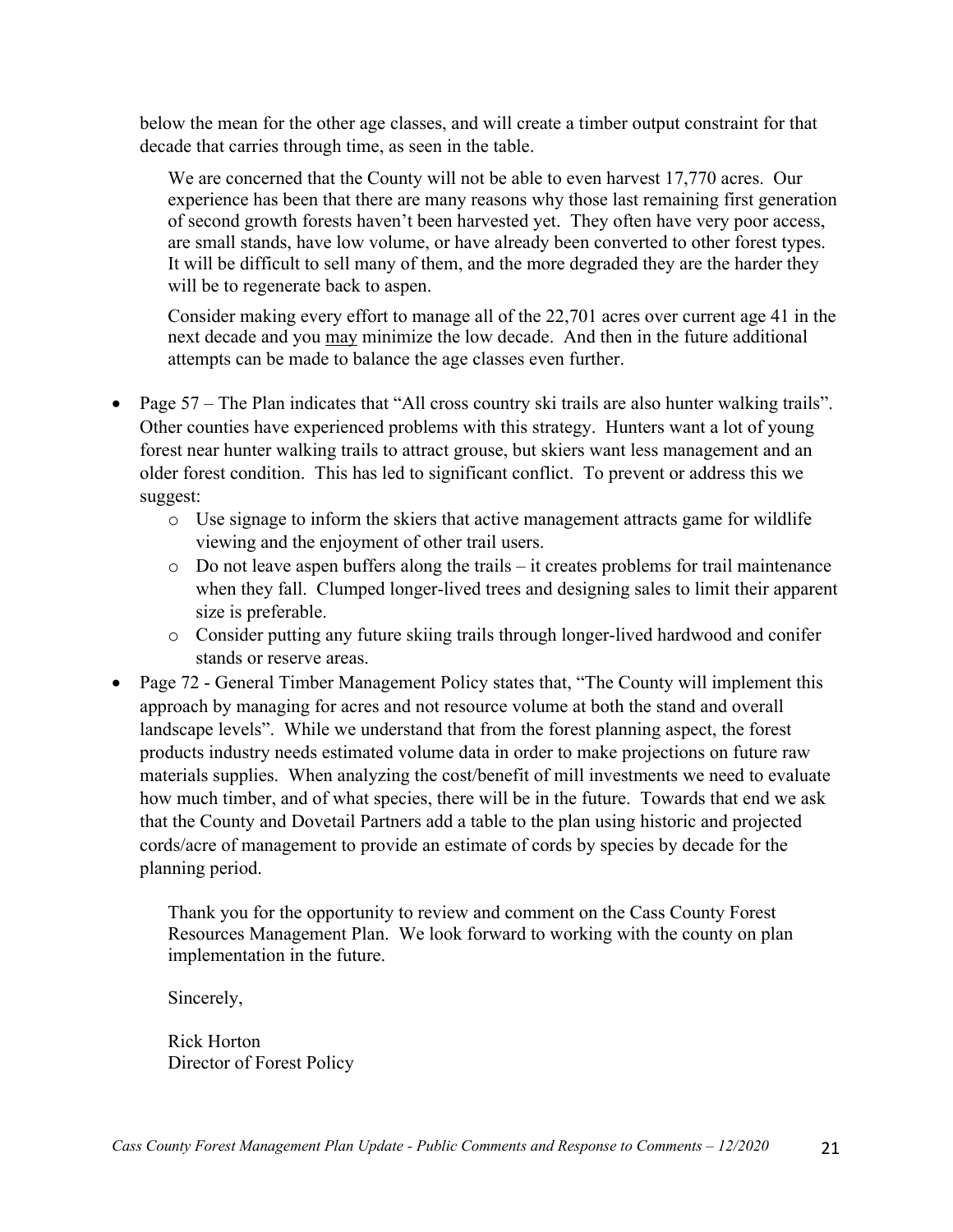## **Comments 11, 12, 13, 14, 15, 16, 17.**

## 10-22-20

Comments on Cass County Forest Resources Management Plan Overall this is a beautiful document and can be a fine management plan if modified… and if the managers have the fortitude to follow it.

While there are many good and sound strategies in this plan, the point of this particular commentary is to draw attention to areas with deficiencies. Areas of the plan with little to no conflicting opinion are not generally included, for brevity.

" strategic principles: • Long-term forest integrity is the foundation of all management: Retaining forest stability, defined as maintenance of forest integrity, is essential to the ongoing health, diversity, and productivity of the forest."

- On the ground conditions very obviously display an increasing lack of diversity in county managed forests, creating domino effects on health and integrity. Aspen is by far the dominant species now, most areas have been harvested too often. Shortened harvest intervals along with management goals for increasing poplar production serve only to exacerbate this problem as slower growing species cannot regenerate as quickly as the poplars. The optimistic "Anticipated changes" which tout increasing diversity are unrealistic as a result, and short term economic benefits to the County will likely maintain pressure to overharvest, long term goals and objectives notwithstanding. Clonal qualities of aspen make creation of larger homogeneous stands inadvisable because they become increasingly more vulnerable to disease pressure.

"It is the mission of the Cass County Land Department to: "professionally manage the County's forest land base within the confines of Minnesota Statute 282 and to improve the quality and value of the County's forest land resources.""

- The mission statement here is above reproach

From : Table 1. Distribution of Cover Types on Cass County Tax-Forfeited Land Aspen 120,675 acres - 46.8% - almost half of all "managed lands" are now Poplar Red Pine 10,391 acres - 4.0% - the next most populous species - less than one tenth of Poplar Industrial Development 933 acres - 0.4% - twice as many acres as the White Pine left standing White Pine 596 acres - 0.2%

- The above county-generated numbers should be enough to evince a need to re-evaluate harvest intervals and address inconsistent management of pine stand regeneration. Poplar now makes up over ⅔ of the harvestable timber in the county. White Pines are found at the opposite end of the spectrum, and at 0.2% it would seem that this part of the management plan should have MUCH more emphasis.

"B. It shall be a violation of this Ordinance for any person to operate a motor vehicle on County-administered land within fifty (50) feet of a lake, river or type 1-8 wetland except on county administered forest trails.

C. It shall also be a violation of this Ordinance for any person to destroy native aquatic or upland vegetation, create erosion problems, or cause an increase in sediment deposition into lakes, rivers, or type 1-8 wetlands.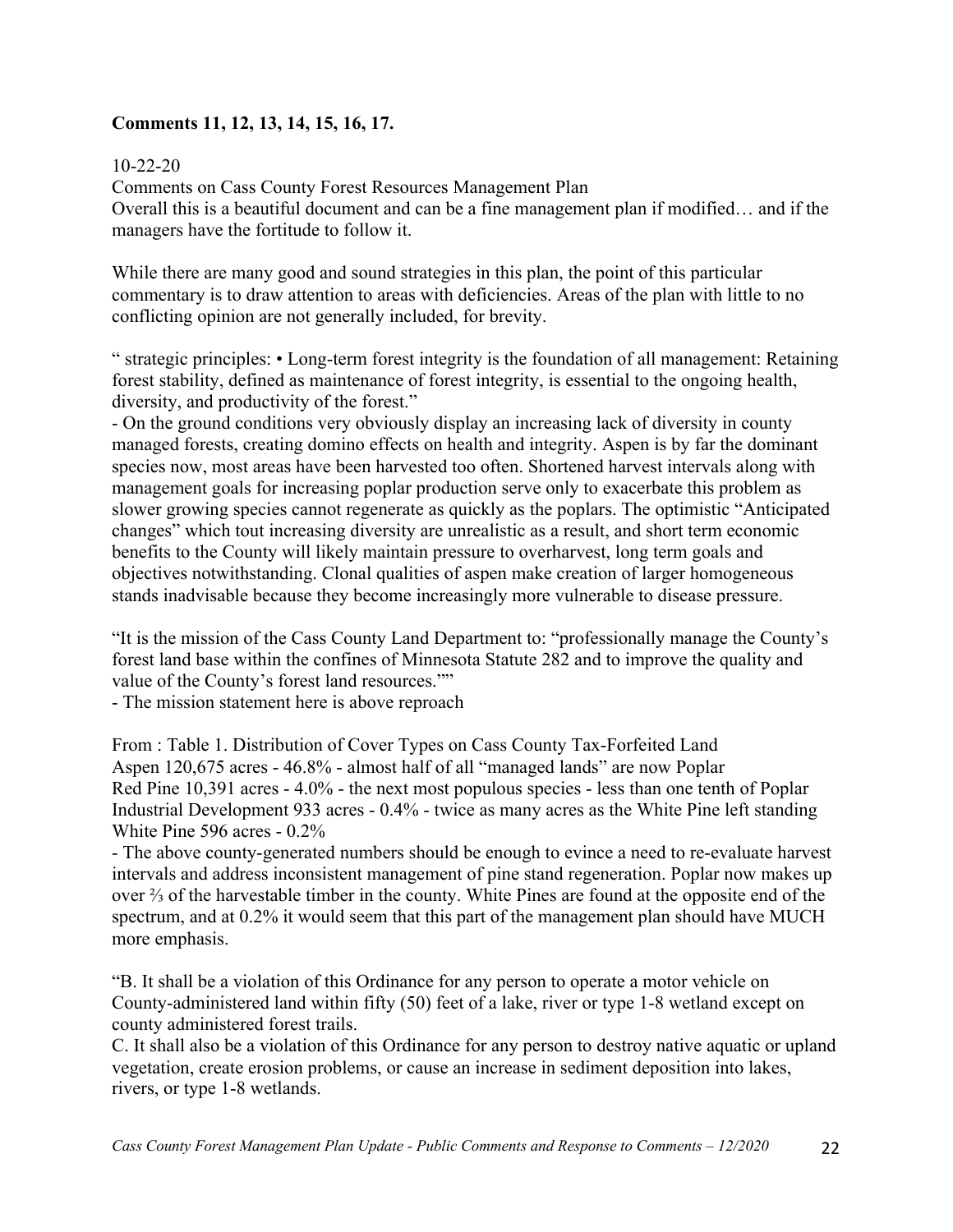D. It shall be a violation of this Ordinance for any person to operate a motor vehicle on County-administered forest trails that are posted: "CLOSED TO MOTORIZED VEHICLES". E. This Section may be enforced by Cass County enforcement personnel or other jurisdictions by mutual agreement."

- These are perfectly sensible Ordinances but are meaningless without enforcement. The unwillingness to address damage created by 4-wheelers has allowed the Foothills and Spider Lake areas to become perfect examples of the need for increased enforcement. If the general public were to ever see the extent of the damage there would be appropriate outrage. USFS and the state use enforcement effectively to protect resources, the county must also.

"The Tax Forfeit Settlement is the amount remaining after expenses have been subtracted from annual income. The County is required by law to distribute the Settlement as follows: up to 30% can be retained by the Land Department to finance reforestation;"

- This 30 % figure amounts to roughly a half million dollars every year, more of which should be put to efficient use to rectify the lack of diversity in the county's forests. It is critically important to increase diversity, and encouraging non-aspen type regeneration more often will aid forest health and resilience.

"Undivided Ownership

A small portion of county administered tax-forfeit lands include what is known as undivided ownership. In nearly all cases these are lands formerly owned by members of the Leech Lake Band of Chippewa in which multiple descendants of the original owners now share increasingly small percentages of ownership in the entire parcel. Many of the subsequent owners are not known. After securing legal advice, the county is managing these lands as part of its overall forest management program. At some point, if and when the undivided interest owners are identified, any revenues generated by management of these lands will be shared, based on ownership percentage, with these owners."

- This is another astonishingly brazen modern-day taking of treaty resources, apparently enabled by poor legal advice. In addition, it is a conflict of interest for the county to ever identify these owners when to do so will almost certainly place the county into litigation. It is amazing FSC would certify Cass County forestry with this policy in place.

"Cass County has been continuously FSC® certified since 2001 and is audited annually to assess conformance with the FSC® standards."

Forest Stewardship Council has a mission statement that includes:

• PRINCIPLE #3: INDIGENOUS PEOPLES' RIGHTS - The legal and customary rights of indigenous peoples to own, use and manage their lands, territories, and resources shall be recognized and respected.

- Any legal review of the Treaty of 1855 will eventually reaffirm the signatory tribes retention of the right to hunt, fish and gather on the land that Cass County now claims the right to manage. This management directly affects these issues. Best to plan to quickly modify this Management Plan when these rights are reaffirmed. It may be advisable to create a fund to pay for possible legal liabilities.

Under Habitat and Wildlife Policy:

3. No person or group of persons shall destroy native aquatic or upland vegetation, create erosion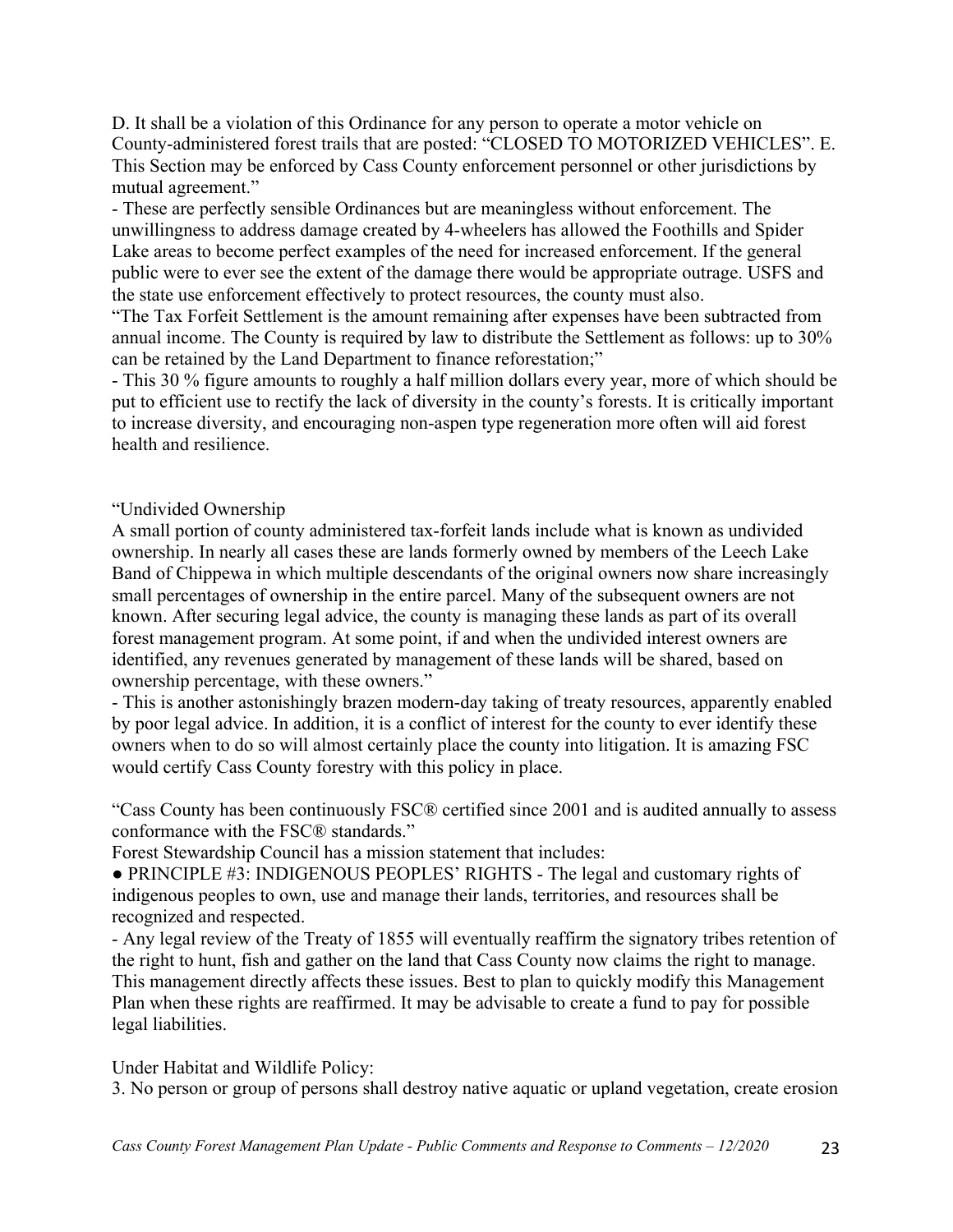problems, or cause an increase in sediment deposition into lakes, rivers, or type 1-8 wetlands. - It would be interesting to see how this policy applies to irrigated agricultural interests. A good case in point would be Byron Township.

- Again, this is a good policy but worth little without enforcement.

In the Reforestation segment of the plan, no consideration is given to the effects herbicides and like chemicals have upon the soil biology. As seen with chemical agriculture, soil fertility is continually diminished due to depletion of soil microbial diversity, which directly affects organic matter. All foresters understand that the development of a particular forest type is heavily dependent on the soil conditions, and that some species will not regenerate without their associated microbial and native plant communities.

If modifications concerning the above topics are made, and if the plan can then be followed, this document can become an admirable forest management plan. It will be key to stave off economic demands on the Land Department by local governments in the short term to see the resources preserved and enhanced for future generations. Also of high importance will be due diligence on the part of the managers, since a nice plan is only pretty paper without follow through in the field.

Thank you for the opportunity to provide comment. May the Creator bless you All, Mike Tauber

#### **Comment 18.**

Nov 2, 3:20 PM

As a property owner in Cass County, I would appreciate careful consideration of the following issues. The timber harvest should respect the same setbacks as property owners do. It seems only fair to everyone that this be consistent in the county. When logging next to public roads, establish a buffer strip no less than 50 feet to protect the visual beauty of the area. Information should be available on active and planned logging as a public record that is easily accessible. Approved land use for parcels in a general area or township should be taken into consideration when deciding when to harvest. There should be attempts to minimize multiple uses in a short timeframe, i.e. pipeline construction and timber harvest at the same time.

Thank you for the opportunity to comment on the plan.

Sincerely, Scott M. Reed Owner - 5306 Andrus Lake Road, Outing, MN 56662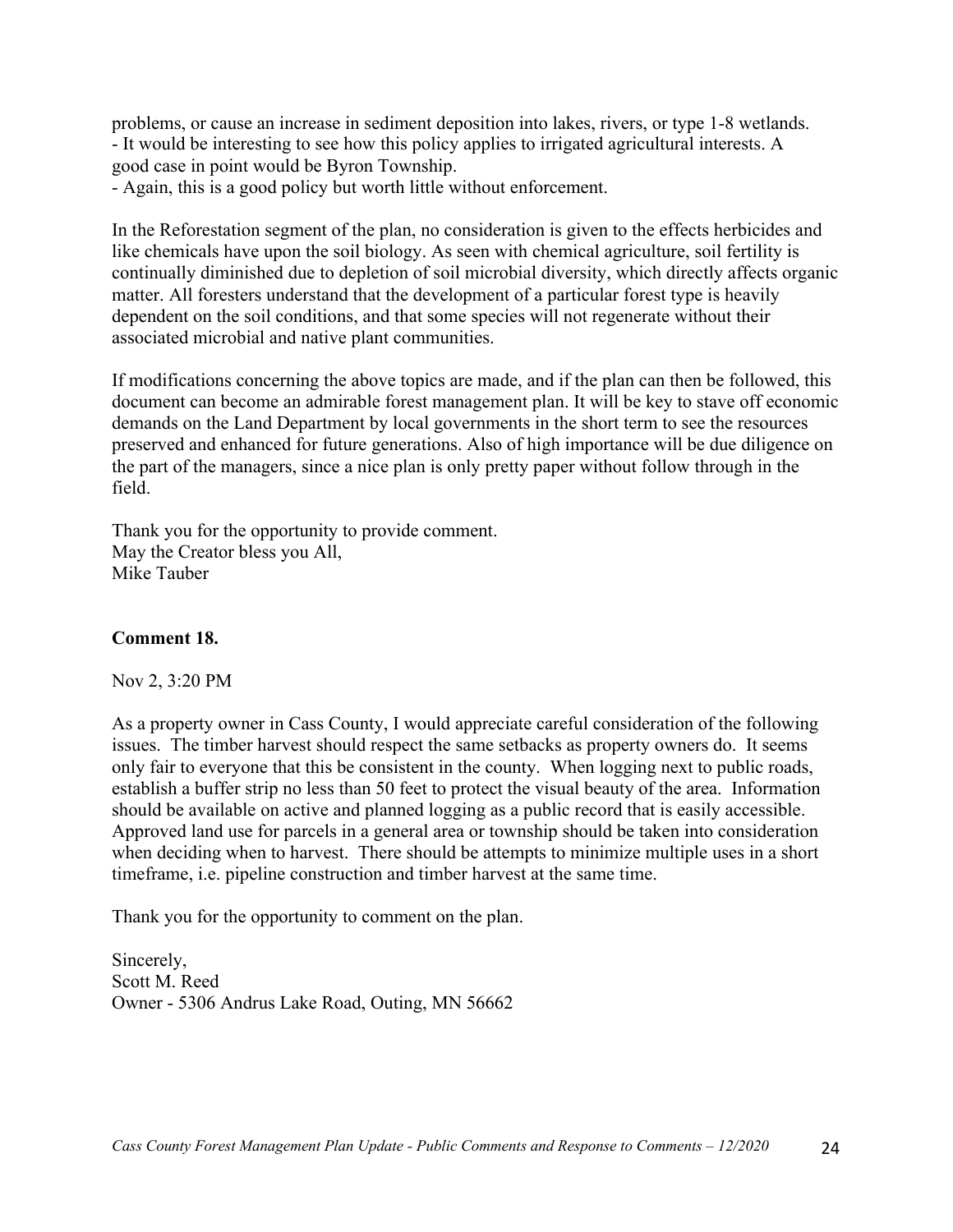#### **Comment 19.**

Oct 30, 8:18AM

I am a property owner on Andrus Lake in Cass County.

I found out that there has been a contract awarded to harvest timber very near our lake. After some research I have found that the setbacks are intended to be very small. This will destroy the natural beauty of the area surrounding Andrus. There are public roads throughout the area and I want to make sure that we keep a buffer width between the roads and logging area to no less than 50 feet as is customary in previous logging efforts. Also, I would like to see the buffer from the lakeshore to the logging area at least 50 feet, and hopefully 100 feet to maintain the view from the lake and to minimize erosion caused by the diminished tree and brush cover. Thank you for your consideration. Sincerely, Bradley & JoAnne Tutch

5314 Andrus Lake Road Outing, MN 56662

#### **Comment 20.**

Nov 3, 10:32 AM

As a property Resident in Cass County, How can loggers have a different timber harvest set back, the timber harvest should respect the same setbacks as property owners do, does environmental dept. services know this is being done I will cc: them. It seems only fair to everyone that this be consistent in the county. When logging next to public roads, establish a buffer strip no less than 50 feet to protect the visual beauty of the area you just let them log co 155 by the creek my god it looks like a farm field we live up north for a reason. There's 85 acers behind me that is tax forfeited and so much more, log that don't log woods surrounding our Andrus lake its small enough. Logging that area will ruin our view and there's no way to get rid of the image that we have in our mind how beautiful it was if you log it. Information should be available on active and planned logging as a public record that is easily accessible. Approved land use for parcels in a general area or township should be taken into consideration when deciding when to harvest. There should be attempts to minimize multiple uses in a short timeframe, i.e. pipeline construction and timber harvest at the same time.

Residents Vernon & Colleen Williams 5312 Andrus lake Rd NE Outing MN 56662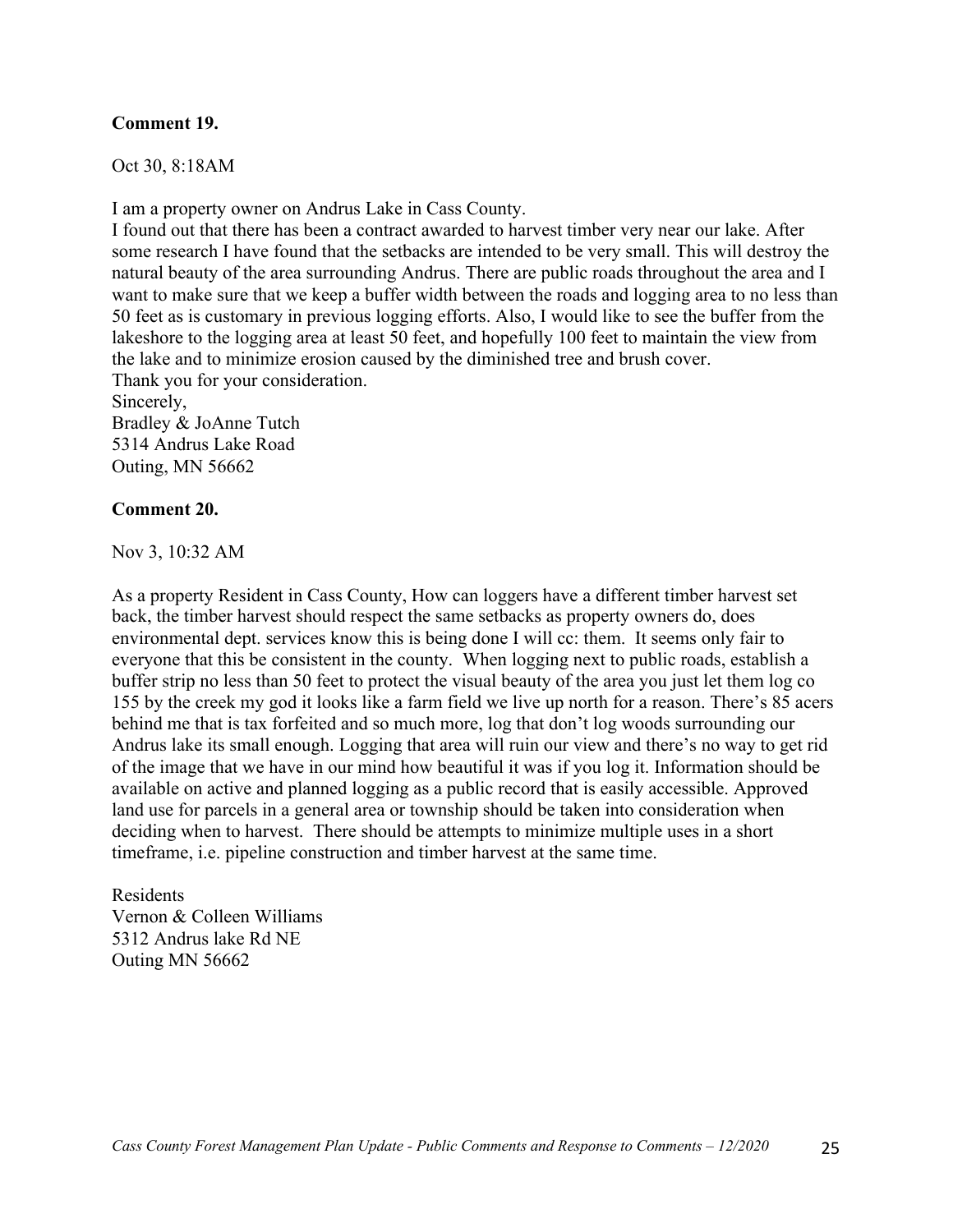## **Comments 21, 22, 23, 24, 25.**

Nov 2, 11:37AM

My name is Doug Tull. My wife, Lois and I are full time residents on Andrus Lake, Cass County, Minnesota. I understand that your organization has been contracted by Cass County as the Consultant to develop the next Land Management Plan. I would like to offer my input.

**Impact on Wildlife Under the Current Management Plan** - There is widespread logging of much of the non-privately owned land in Crooked Lake Township, located in the SE corner of Cass County. My observations are anecdotal, yet profound. Wolf populations have disappeared. Five years ago we had at least two active wolf populations in our area. At night their howls became an iconic symbol of where we lived. One pack was located west of Andrus Lake and the other pack was East of Snowshoe Lake. Both areas have been logged and the wolf population is gone.

Blue Heron population has been displaced by the logging. We had two historically active Heron rookeries near Andrus Lake. They choose the tops of Norway Pines for their rookery. Even though the loggers leave the pine trees, we have observed that within two years of logging the Heron abandon their locations due to the exposure. Additionally, we observe much fewer Heron feeding along the shore of Andrus Lake. The local population of Heron appears to have been significantly impacted by logging.

**Dangers of a Monoculture Forest** - The current logging strategy is to remove all tree species except the pines. Because of their competitive advantage the forest regrowth becomes a dense thicket of poplar. They repopulate the area on a 12" spacing - in fact so closely spaced that even the deer have a tough time moving. This is no longer a healthy forest, instead a wildfire danger. Furthermore, I have observed areas with poplar regrowth to be vastly more susceptible to Tent Caterpillar infestations. We never had a serious problem with tent caterpillars until the poplar reforestation. There is no natural regeneration of the White and Red Pine trees because little light reaches the ground. Other slower growing species, i. e. oak and maple will never reestablish if the plan is to harvest every 30 years. Any forest resources plan that results in a monocultural forest is seriously flawed.

**The Widespread Logging Strategy has Subjected Us to an Esthetic Atrocity** - When we retired from our careers in the Twin Cities we moved fulltime to Andrus Lake, in large part due to the "North Woods" environment. Our daughter traveled from North Carolina to enjoy the beauty of the forest, notably a fantastic stretch of maple forest on the ATV trail between Andrus Lake and Outing. That forest has been replaced by a poplar thicket. The current forest management plan has robbed us of something irreplaceable and turned us into sharecroppers for the forest products industry and the Cass County Land Department.

**Logging Strategy Violates State & County Environmental Standards** - A logging strategy which allows clear cutting down to the shore of Andrus Lake, or any other lake in Cass County which the Minnesota DNR has classified as a "Natural Environment" is the epitome of hypocrisy. The Forest Resources Plan must adhere to the intent of the DNR lake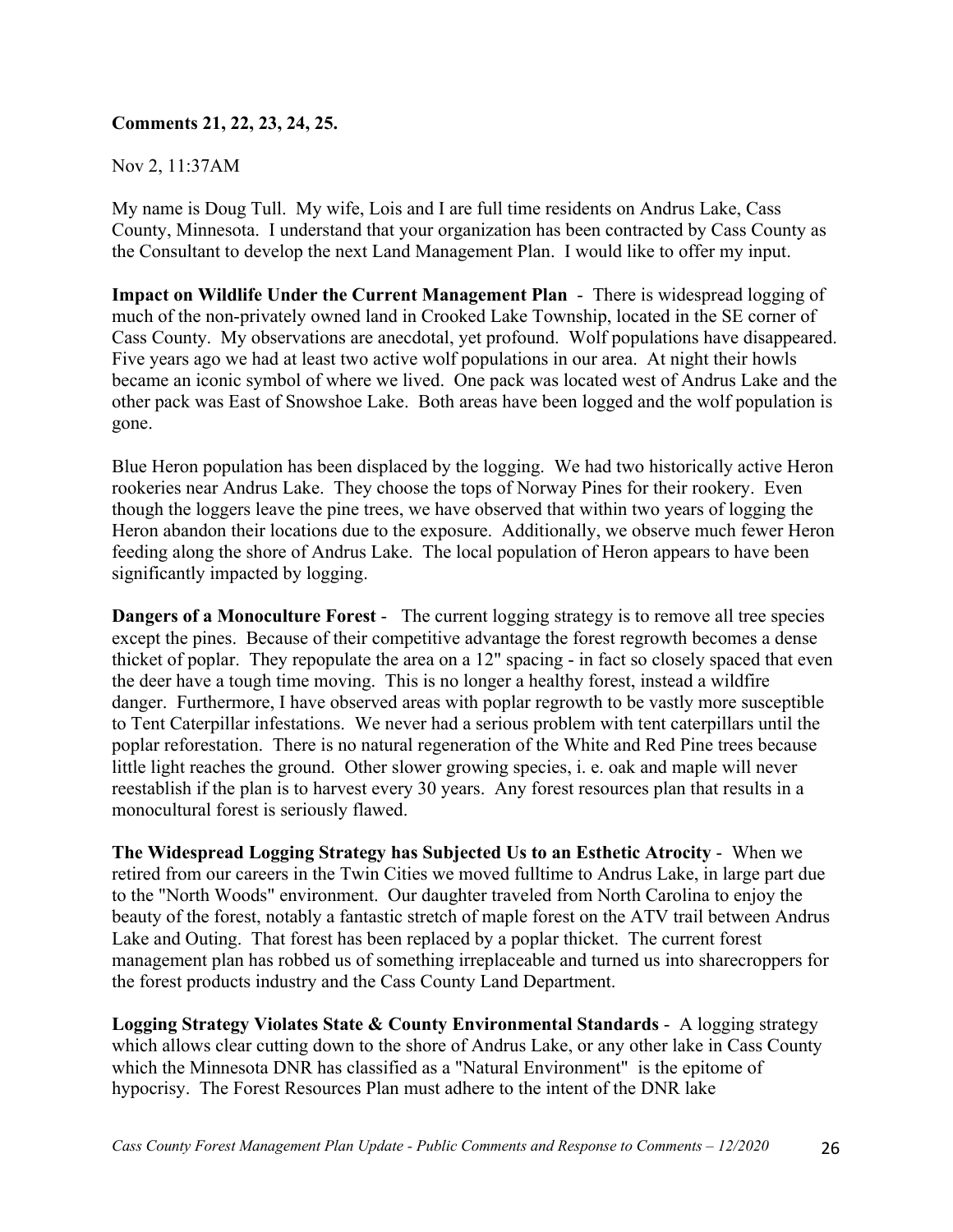classifications. In fact, the Management Guidelines should require a logging setback on Natural Environment lakes to be greater than the 150' setback required by the DNR.

I hope the next Forest Resources Management Plan you develop and submit to Cass County will consider my input. Any Forest Resources Plan must consider the interests of everyone - not just the interests of the forest industry and the County Land Department.

Thanks, Doug Tull Andrus Lake, Cass County

### **Comments 26, 27, 28.**

Oct 23, 2020

To Whom it May Concern,

My name is Doug Wardell. My wife and I along with our four children and now four grandchildren have enjoyed for many years coming to our cabin on Deep Portage Lake. We have not taken up full residence here.

As you may know, Deep Portage lake abuts to the Deep Portage Reserve, over 7200 acres of state and county land. We enjoy walking the roads and hiking through the woods of the reserve and my son and I hunt Portage Reserve each fall. Our hunting party has also used the reserve for over 50 years. During that time, we have seen great changes in the landscape. For years we were able to drive our trucks through the reserve causing little or no damage to the roads. Many times, we would clear the downfalls trees which it made it more accessible to the DNR and emergency vehicles when responding to fires or injured parties.

About 15 years ago gates were installed to prevent motorized vehicles to have access to the land. Contracted loggers had access and used the roads and built new roads to remove their product. Once the logging was completed the gates were put back in place. This year we have had several large rainfalls. This caused erosion in the roads that the loggers had made and used. The erosion is still visible today making many of the roads impassable still today for emergency responders.

The good news is that some of the roads that were used for logging 15 years ago have grown back with grasses and flowers. These areas look nice now, but future logging is on the way and these roads will be damaged again. We need the logging companies to repair and return the roads to the condition they were in before they logged.

I have talked to several hunters in the area that live and pay taxes in Cass County over the pass years. I have collected over 30 signatures from those hunters, landowners and taxpayers that would like to see the gates opened. We understand the possible misuse of the roads in the reserve by ATV in the spring and summer time. We are asking that the gate by opened two weeks prior to hunting season. Having them open to ATV and trucks would help several of us